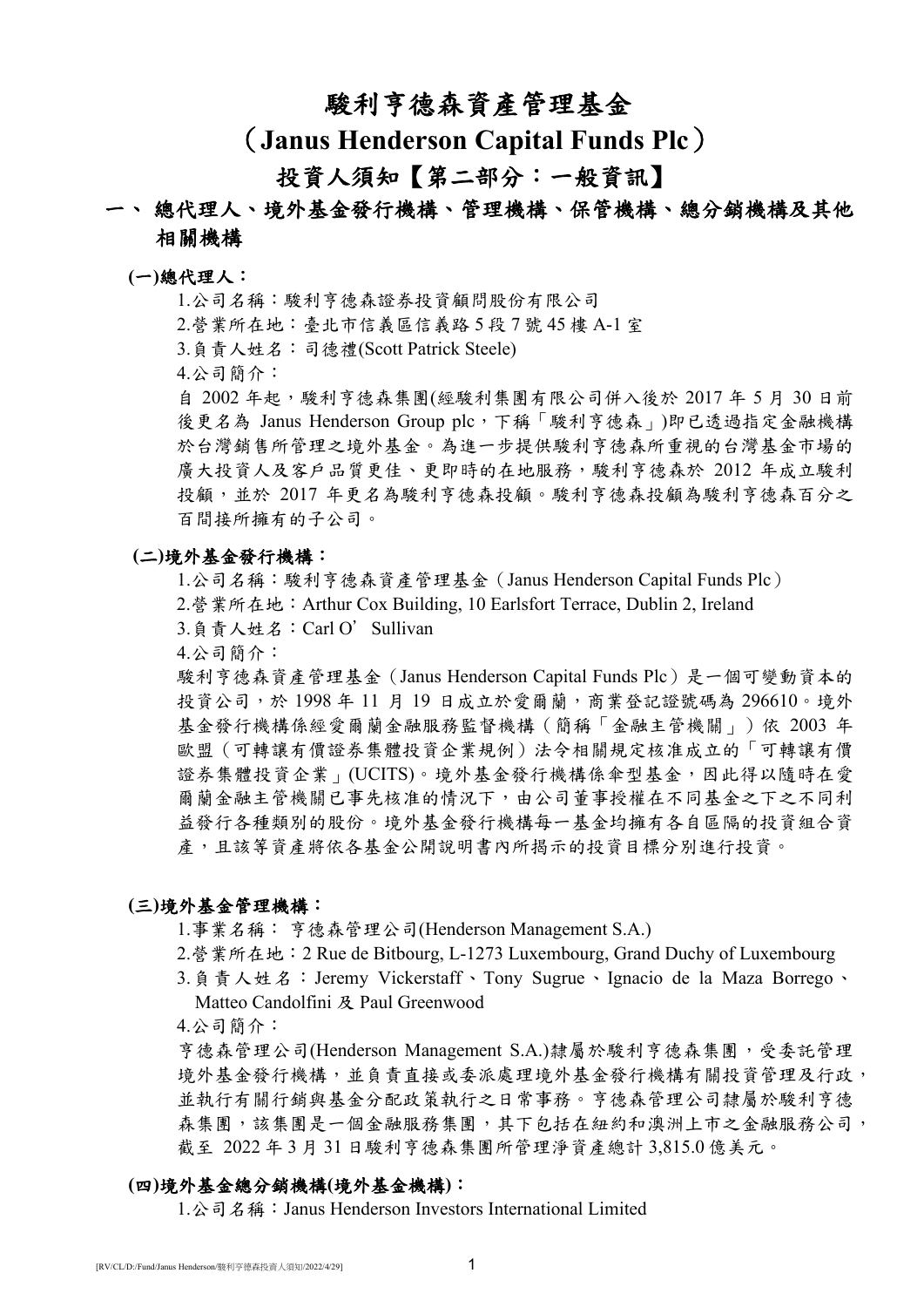2.營業所在地:201 Bishopsgate, London, EC2M 3AE, United Kingdom.

3.負責人姓名:Michael Morecroft 及 David J. Schofield

4.公司簡介:

Janus Henderson Investors International Limited 於 1998 年成立於英格蘭及威爾斯, 係 由英國金融市場行爲管理局 (Financial Conduct Authority)規管之投資顧問公司。 Janus Henderson Investors International Limited 為駿利控股有限公司(Janus Holdings LLC)間接完全持有之子公司,及駿利國際控股有限公司(Janus International Holding LLC)所直接完全持有之子公司;後者亦為駿利控股有限公司 (Janus Holdings LLC)直接完全持有之子公司。Janus Henderson Investors International Limited 及駿利控股有限公司(Janus Holdings LLC)均為駿利亨德森所間接完全持 有之子公司。駿利亨德森截至 2022 年 3 月 31 日為止,所管理之資產總額合計為 3,815.0 億美元(即合併前駿利集團與亨德森集團所管理資產之總額)。

## **(**四**)**保管機構:

1.公司名稱:J.P. Morgan SE 都柏林分行

2.營業所在地:200 Capital Dock, 79 Sir John Rogerson's Quay, Dublin D02 RK57, Ireland

3.負責人姓名:Carin Bryans

4.公司簡介:

J.P. Morgan SE 為一家根據德國法律設立的歐洲公司 (Societas Europaea),註冊辦事處位於 Taunustor 1 (TaunusTurm), 60310 Frankfurt am Main, Germany, 並在法蘭克福當地法院的 商業登記處註冊。 其係受歐洲中央銀行(ECB)、德國聯邦金融監管局(Bundesanstalt fü r Finanzdienstleistungsaufsicht, BaFin)與德國中央銀行德意志聯邦銀行直接監管的信用機 構。 J.P. Morgan SE 都柏林分行經愛爾蘭中央銀行許可擔任存託人,並具有依愛爾蘭法律 從事一切銀行業務之執照。 惠譽評級對 J.P. Morgan SE 的長期和短期信用等級分別評定 為 AA- 和 F1+(截至西元 2022 年 3 月 31 日)。

## **(**五**)** 其他:

## **(1)** 子投資顧問機構

(a) Janus Henderson Investors International Limited 委任 Janus Henderson Investors US LLC 負責提供全權委託投資管理及顧問服務予下列基金:駿利亨德森平衡基金(Janus Henderson Balanced Fund) (本基金某些股份類別之配息來源可能為本金)、駿利亨 德森環球研究基金(Janus Henderson Global Research Fund)、駿利亨德森環球生命 科技基金(Janus Henderson Global Life Sciences Fund)、駿利亨德森環球科技創新 基金(Janus Henderson Global Technology and Innovation Fund)(原名:駿利亨德森 環球科技基金(Janus Henderson Global Technology Fund))、駿利亨德森美國研究基 金(Janus Henderson US Research Fund)、駿利亨德森美國 40 基金(Janus Henderson US Forty Fund)、駿利亨德森美國創業基金(Janus Henderson US Venture Fund)、 駿利亨德森美國逆勢機會基金 Janus Henderson US Contrarian Fund (原名稱為駿利亨 德森策略 Alpha 基金(Janus Henderson Opportunistic Alpha Fund))、駿利亨德森環球 房地產股票收益基金(Janus Henderson Global Real Estate Equity Income Fund) )(原名 稱為駿利亨德森環球房地產基金(Janus Henderson Global Real Estate Fund)) (本基金 某些股份類別之配息來源可能為本金)、駿利亨德森靈活入息基金(Janus Henderson Flexible Income Fund) (本基金某些股份類別之配息來源可能為本金)、駿利亨德森 非投資等級債券基金(原名稱為駿利亨德森高收益基金(Janus Henderson High Yield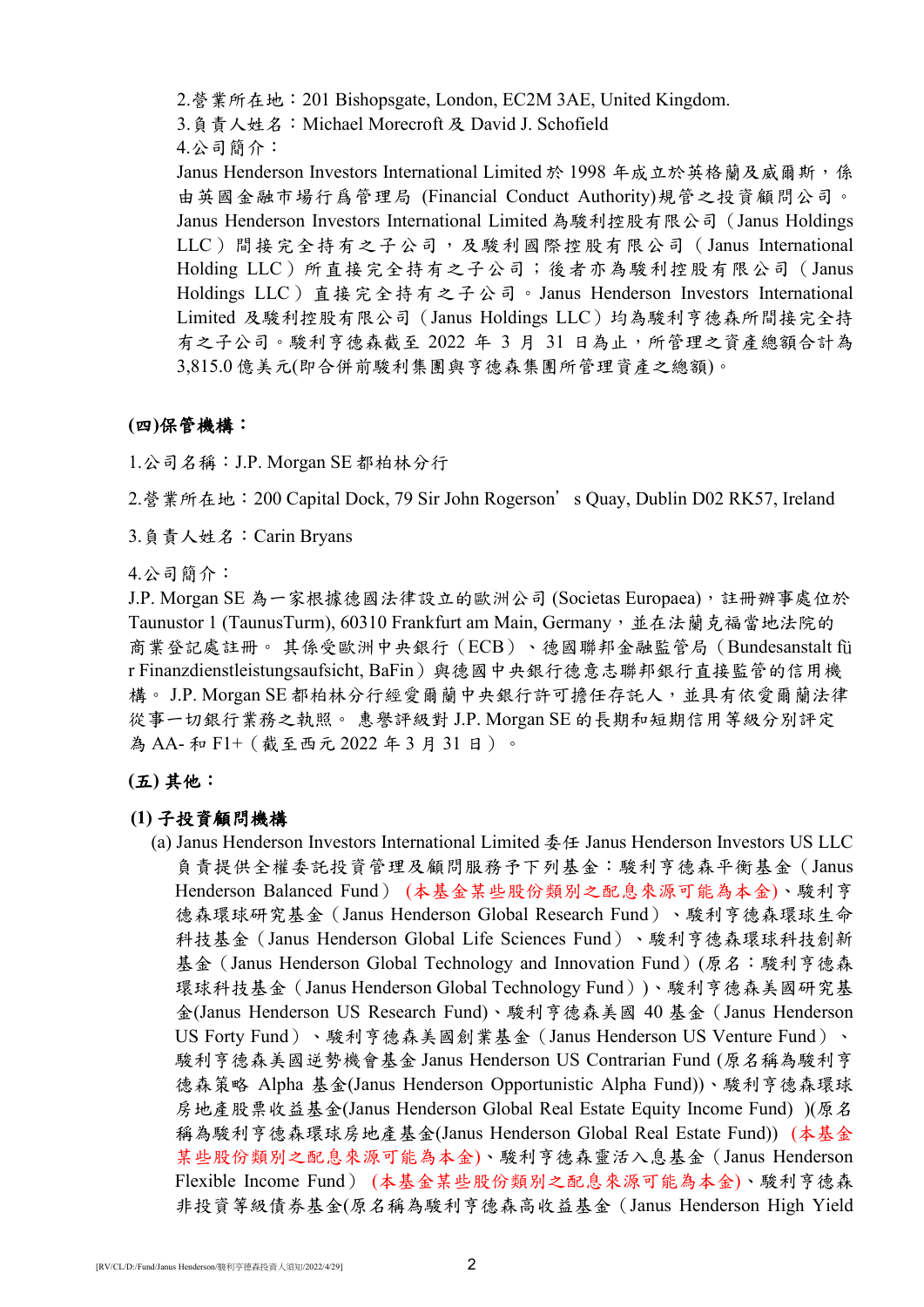Fund) (本基金主要係投資於非投資等級之高風險債券。本基金某些股份類別之配 息來源可能為本金)、駿利亨德森美國短期債券基金(Janus Henderson US Short-Term Bond Fund)以及駿利亨德森美國價值中小基金(Janus Henderson US Small-Mid Cap Value Fund)(原名:駿利亨德森美國策略價值基金(Janus Henderson US Strategic Value Fund))

- 1.公司名稱: Janus Henderson Investors US LLC
- 2.營業所在地:151 Detroit Street, Denver, Colorado 80206, USA
- 3.負責人姓名:Richard M. Weil
- 4.公司簡介:

Janus Henderson Investors US LLC 是美國證券交易委員會註冊的投資顧問公司,自 1970 年起(含該公司之前身)從事財務金融服務事業。目前 Janus Henderson Investors US LLC 負責對美國及國際共同基金(包括投資目標及策略與特定基金之 投資目標及策略大致類似之基金)、公司、個人、退休及慈善帳戶提供投資顧問或 子投資顧問服務。Janus Henderson Investors US LLC 隸屬於駿利亨德森,其主要營 運項目為金融資產管理業務。

- (b) Janus Henderson Investors International Limited 委任 Intech Investment Management LLC 負責提供全權委託投資管理及顧問服務予駿利亨德森英達美國重點基金(Janus Henderson Intech US Core Fund) 。
	- 1 · 公司名稱: Intech Investment Management LLC
	- 2.營業所在地:CityPlace Tower 525, Okeechobee Boulevard, Suite 1800, West Palm Beach, FL 33401, USA
	- 3 · 負責人姓名: Adrian Banner, Enrique Chang, Brennan Hughes, Bruce Koepfgen, David Schofield, Justin B. Wright 與 Richard M. Weil
	- 4.公司簡介:

Intech Investment Management LLC 自 1987 年起從事投資顧問事業,並負責向特定 數量的美國境內共同基金、機構投資人及個人管理帳戶提供投資顧問或子投資顧問 服務。截至 2021 年 12 月 31 日為止,英達 (Intech Investment Management LLC) 所 管理之資產總額約為 379.8 億美元。Intech Investment Management LLC 之最終所有 權隸屬於駿利亨德森集團,而駿利亨德森的間接子公司 Janus Henderson Investors US LLC 持有 Intech Investment Management LLC 在已發行有表決權股約 97%的股權。

- (c) Janus Henderson Investors International Limited  $\frac{1}{2}$   $\#$  Janus Henderson Investors (Singapore) Limited(下稱「JHISL」)負責提供全權委託投資管理及顧問服務予駿利亨 德森環球房地產股票收益基金(Janus Henderson Global Real Estate Equity Income Fund)(原名稱為駿利亨德森環球房地產基金(Janus Henderson Global Real Estate Fund))。
	- 1. 公司名稱: Janus Henderson Investors (Singapore) Limited
	- 2.營業所在地:138 Market Street, #34-03/04 CapitaGreen, Singapore 048946
	- 3. 負責人姓名: Timothy Alan Gibson 與 Scott Patrick Steele

4.公司簡介:JHISL 是在新加坡設立之有限責任公司,受新加坡金融管理局規範。 JHISL 擁有資本市場服務執照,准予執行特定受規管之活動,包括基金管理、證券 交易及期貨合約買賣。

- (d) Janus Henderson Investors International Limited  $\frac{1}{2}$  + Henderson Global Investors Limited(下稱「HGIL」)負責提供全權委託投資管理及顧問服務予駿利亨德森環 球房地產股票收益基金(Janus Henderson Global Real Estate Equity Income Fund)(原名 稱為駿利亨德森環球房地產基金(Janus Henderson Global Real Estate Fund))。
	- 1 · 公司名稱: Henderson Global Investors Limited
	- 2.營業所在地:201 Bishopsgate, London EC2M 3AE United Kingdom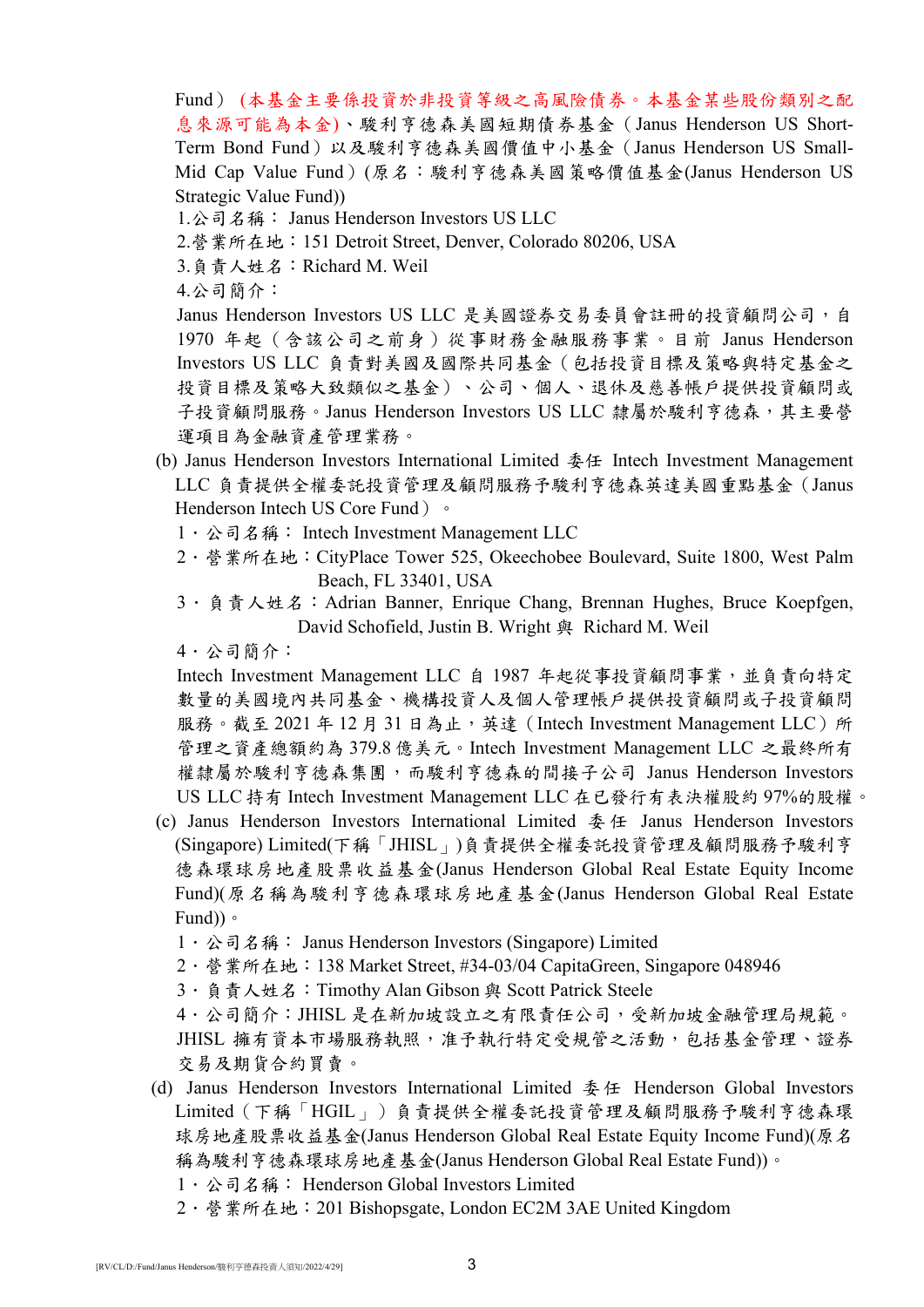3.負責人姓名: Roger Thompson 及 Brennan Hughes.

4.公司簡介:HGIL 是依英格蘭與威爾斯法律設立之有限責任公司。HGIL 經英國 金融行為管理局核准並受其規範。HGIL 最終母公司為駿利亨德森。

## **(2)** 境外基金行政管理機構**(**行政管理機構**)**

1.公司名稱:J.P. Morgan Administration Services (Ireland) Limited

2.營業所在地:200 Capital Dock, 79 Sir John Rogerson's Quay Dublin 2, Ireland

3.負責人姓名:Fearghal Joseph Woods

4.公司簡介:J.P. Morgan Administration Services (Ireland) Limited 係於 1990 年 5 月 28 日依愛爾蘭法律設立之有限責任公司。其乃 J.P. Morgan Bank (Ireland) plc<sup>[1](#page-3-0)</sup>/ 百分 之百持有的子公司,而 J.P. Morgan Bank (Ireland) plc 本身之最終控股公司為 J.P. Morgan Chase & Co. • J.P. Morgan Administration Services (Ireland) Limited 經核准成 為投資商業公司,提供集體投資計畫的行政服務,包含評價服務、基金會計及過戶 代理業務。J.P. Morgan Chase & Co.之長短期債務信用等級經標準普爾評定為 A-級; 短期債務信用等級經標準普爾評定為 A-2 級(截至 2022 年 3 月 31 日)。

## 二、 有關申購、買回及轉換境外基金之方式:

## (一) 最低申購金額:

投資人應依基金公開說明書規定,遵守下列各股份級別最低首次申購金額與最 低再次申購金額之限制:

| 股份級別        | 最低首次申購金額     | 最低再次申購金額 |
|-------------|--------------|----------|
| A美元         | 2,500 美元     | 100 美元   |
| B美元         | 2,500 美元     | 100 美元   |
| V美元         | 2,500 美元     | 100 美元   |
| I美元         | 1,000,000 美元 | 不適用      |
| A歐元         | 2,500 歐元     | 100 歐元   |
| B歐元         | 2,500 歐元     | 100 歐元   |
| I歐元         | 1,000,000 歐元 | 不適用      |
| A澳幣         | 2,500 澳幣     | 100 澳幣   |
| V澳幣         | 2,500 澳幣     | 100 澳幣   |
| <b>I</b> 澳幣 | 1,000,000 澳幣 | 不適用      |
| A 加幣        | 2,500 加幣     | 100 加幣   |

以上最低申購金額相關規定若有變更,請依最新公開說明書規定辦理。

### (二) 價金給付方式:

基金之申購可依以下所述程序進行。所有申購書(不論為首次或再次申購)均必須註明 投資人姓名、住址、相關基金帳戶號碼、基金名稱、欲申購之股份級別、該股份級 別之計價貨幣、欲投資之現金金額或股數,同時遵守以下有關交易截止時間及交割 時間之規定。

1. 非綜合帳戶(投資人以自己名義申購基金者):

<span id="page-3-0"></span> $1/$  行政管理機構之母公司預計自西元 2022 年 1 月 22 日起變更為 J.P. Morgan International Finance Limited,惟反映該變更之公開說明書預計於西元 2022 年 7 月始進行修訂。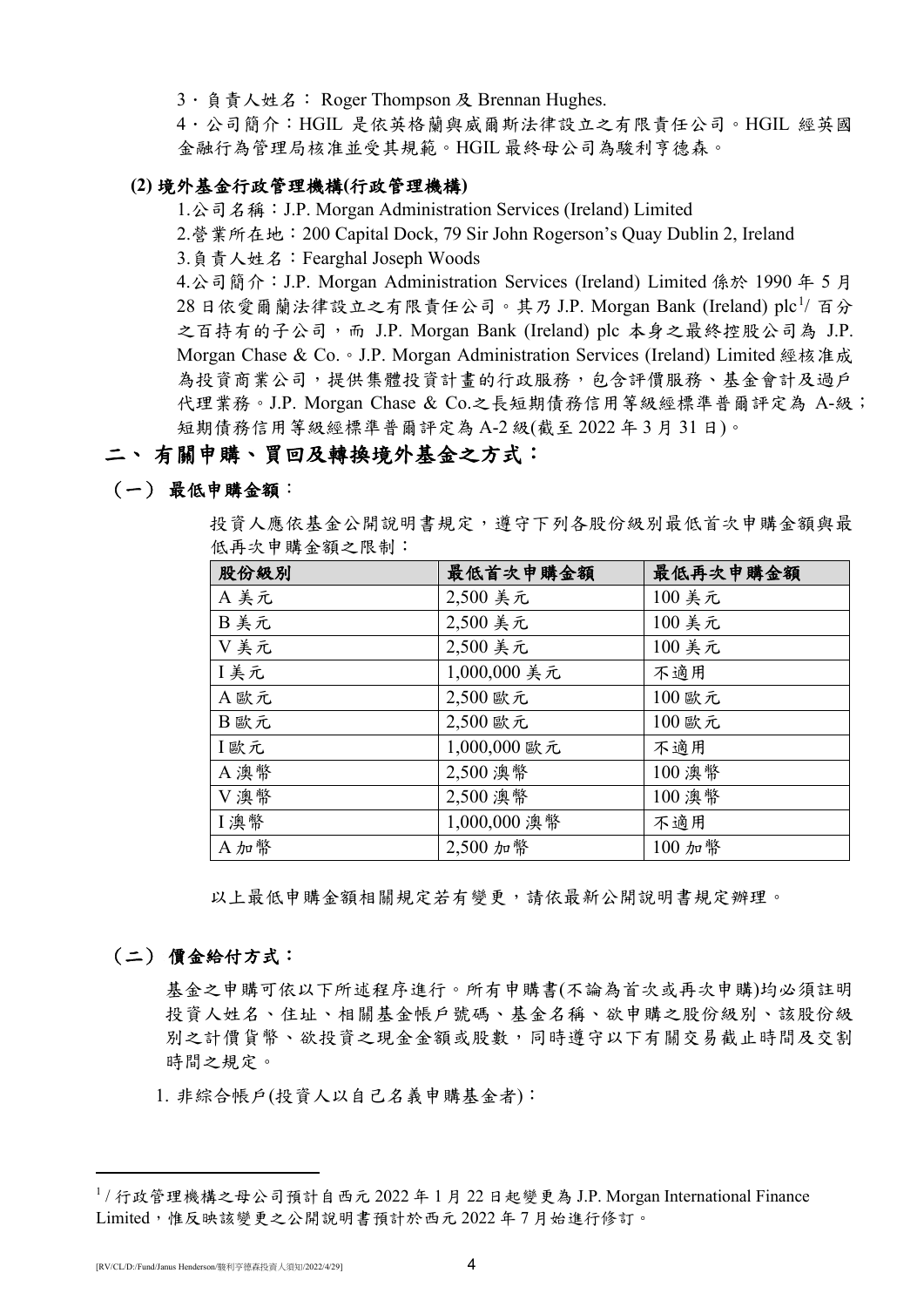- 首次投資:若投資人透過總代理人與行政管理機構聯絡有關申購事宜,則必須於本 節下述(三) 每營業日受理申請截止及交割時間前,將足額申購款項匯入 下列之帳戶,並將匯款證明及申購書正本透過總代理人以傳真或其他約 定方式轉送境外基金之行政管理機構。投資人並須負擔相關匯款費用。
- 再次投資:若投資人再按資於某一基金時,應透過總代理人以傳真或其他約 定方式於本節下述(三) 每營業日受理申請截止及交割時間前,將申購申 請送達行政管理機構。若境外基金發行機構已於本節下述(三) 2.:透過 銷售機構之投資所指定之交割時間前收到有關此等申購之足額款項,則 此等申購之申請可以透過總代理人以傳真為之。或者,投資人得於申購 時將一般申購所需註明之資料置入給予銀行之匯款指示,以匯款予境外 基金發行機構,包含所有必要資訊的匯款指示確認書將提供予行政管理 機構,申購指示亦將透過總代理人轉予行政管理機構。行政管理機構不 接受個人直接投資者必格機構投資人以電話或其他電子方式所為之申 購指示。

美元申購匯款指示(Wiring instructions for Funds in USD):

|                                    | Bank of America N.A. New York |  |  |  |  |
|------------------------------------|-------------------------------|--|--|--|--|
| <b>Beneficiary Bank and SWIFT:</b> | (BOFAUS3N)                    |  |  |  |  |
| <b>Account Number:</b>             | 6550562925                    |  |  |  |  |
| <b>Account Name:</b>               | <b>JHCF INVESTOR ACCOUNT</b>  |  |  |  |  |
| <b>ABA Routing Code:</b>           | 026009593                     |  |  |  |  |

歐元申購匯款指示(Wiring instructions for Funds in Euro):

|                                    |                              |  | Bank of America N.A. London |  |  |
|------------------------------------|------------------------------|--|-----------------------------|--|--|
| <b>Beneficiary Bank and SWIFT:</b> | (BOFAGB22)                   |  |                             |  |  |
| <b>IBAN Number:</b>                | GB79BOFA1650 5083655038      |  |                             |  |  |
| <b>Account Name:</b>               | <b>JHCF INVESTOR ACCOUNT</b> |  |                             |  |  |

澳幣申購匯款指示 (Wiring instructions for Funds in AUD):

|                                    |                              |  | Bank of America N.A. Sydney |  |  |
|------------------------------------|------------------------------|--|-----------------------------|--|--|
| <b>Beneficiary Bank and SWIFT:</b> | (BOFAAUSX)                   |  |                             |  |  |
| <b>Account Number:</b>             | 18667013                     |  |                             |  |  |
| <b>Account Name:</b>               | <b>IHCF INVESTOR ACCOUNT</b> |  |                             |  |  |

加幣申購匯款指示 (Wiring instructions for Funds in CAD):

|                                    |                              |  | Bank of America N.A. Toronto |  |  |
|------------------------------------|------------------------------|--|------------------------------|--|--|
| <b>Beneficiary Bank and SWIFT:</b> | (BOFACATT)                   |  |                              |  |  |
| <b>Account Number:</b>             | 55742200                     |  |                              |  |  |
| <b>Account Name:</b>               | <b>JHCF INVESTOR ACCOUNT</b> |  |                              |  |  |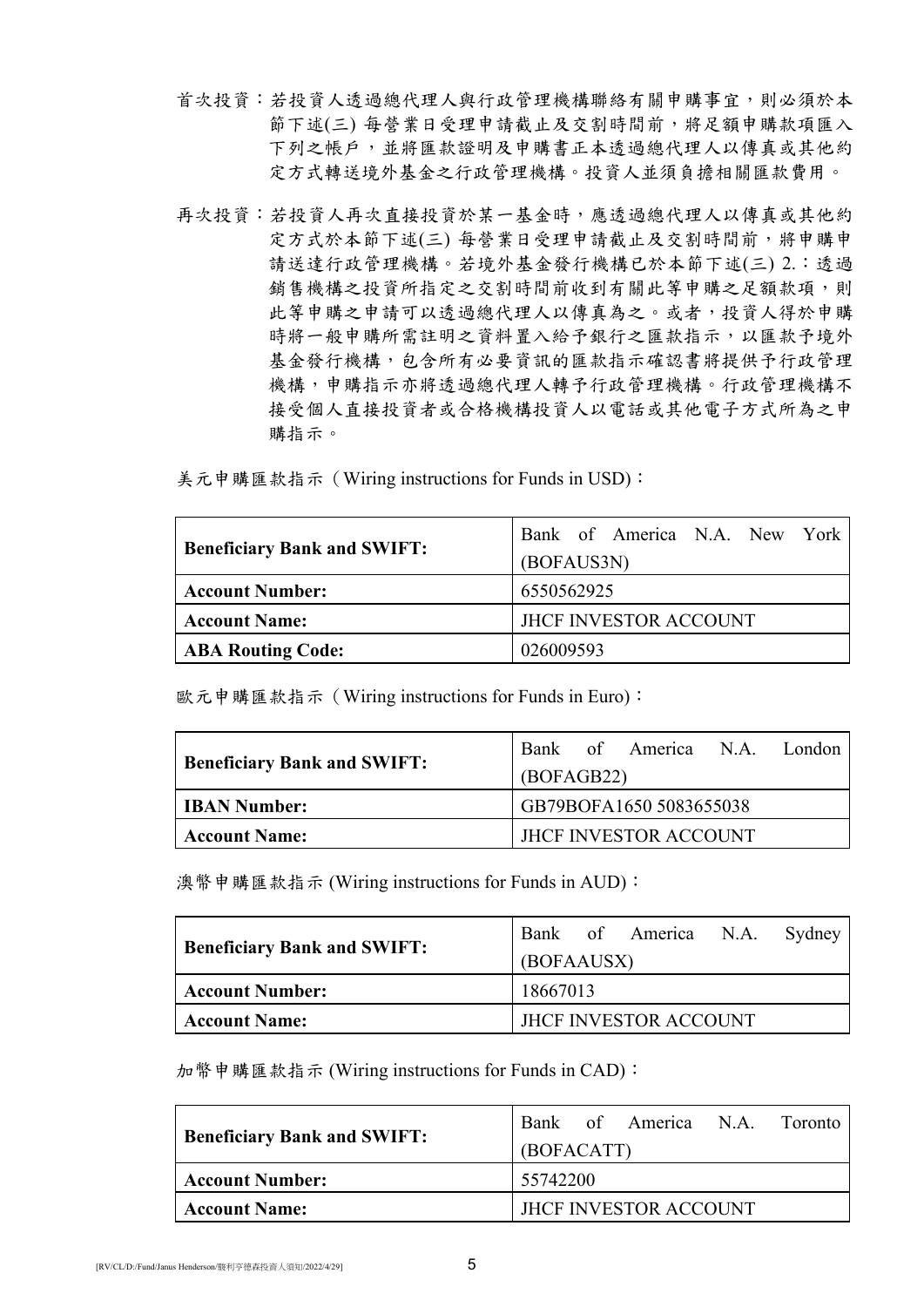| <b>ABA Routing Code:</b> | 024156792 |
|--------------------------|-----------|
|--------------------------|-----------|

- 2. 綜合帳戶(投資人同意以總代理人或銷售機構名義依特定金錢信託契約或依受託 買賣外國有價證券契約投資基金者):
- (1) 投資人經由信託業依特定金錢信託契約辦理基金申購者:
	- (i) 匯款帳號:投資人依信託業提供指定之匯款帳號資料辦理款項之支付。
	- (ii) 匯款方式:投資人應依特定金錢信託契約約定之匯款方式與時間內辦理轉帳 或匯款。
	- (iii) 匯款相關費用:投資人應自行負擔因支付申購款項以及贖回款項匯回投資 人帳戶,所需支付之銀行結匯及電匯等相關費用。
- (2) 投資人經由證券經紀商依受託買賣外國有價證券契約辦理基金申購者:
	- (i) 匯款帳號:投資人依證券經紀商提供指定之匯款帳號資料辦理款項之支付。
	- (ii) 匯款方式:投資人應依證券經紀商受託買賣外國有價證券契約約定之匯款方 式與時間內辦理轉帳或匯款。
	- (iii) 匯款相關費用:投資人應自行負擔因支付申購款項以及贖回款項匯回投資 人帳戶,所需支付之銀行結匯及電匯等相關費用。
- (3) 投資人與信託業簽訂特定金錢信託契約或與證券商簽訂受託買賣外國有價證券 契約投資境外基金者,其結匯作業事宜請洽各信託業或證券商。
- (4) 投資人透過組合式基金或投資型保單投資基金者:

若投資人透過組合式基金或投資型保單辦理基金申購者,投資人應依其與投信 或壽險業者約定之匯款方式與截止時間辦理轉帳或匯款,並由該投信或壽險業 者依境外基金管理機構規定或與總代理約定時間內匯至境外基金管理機構於境 外指定之帳戶辦理款項之支付。

- 3. 綜合帳戶(投資人以總代理人或銷售機構名義透過集保綜合帳戶申購基金者): 此綜合帳戶銷售業務之相關價金給付辦理方式如下:
- (1) 投資人應於申購當日臺灣時間下午 3:00 前,將包含申購手續費之申購款項匯 入臺灣集中保管結算所股份有限公司(「集保公司」)開設於款項收付之指定銀 行專戶,並須確認投資人之申購款項為其本人匯出或由其本人之帳戶匯出,匯 款資料如下:

| 銀行別  | 幣別   | 新臺幣匯款               | 外幣匯款                                                                                          |
|------|------|---------------------|-----------------------------------------------------------------------------------------------|
|      | 戶名   | 臺灣集中保管結算所股份有<br>限公司 | Taiwan Depository and<br><b>Clearing Corporation</b>                                          |
| 華南銀行 | 匯入銀行 | 華南商業銀行復興分行<br>(008) | <b>HUA NAN COMMERCIAL</b><br><b>BANK LTD. FUHSING</b><br>BRANCH, TAIPEI, TAIWAN<br>(HNBKTWTP) |
|      | 匯款帳號 | 931+統一編號 11碼(註)     | 931+統一編號 11碼(註)                                                                               |

## 境外基金款項收付銀行一覽表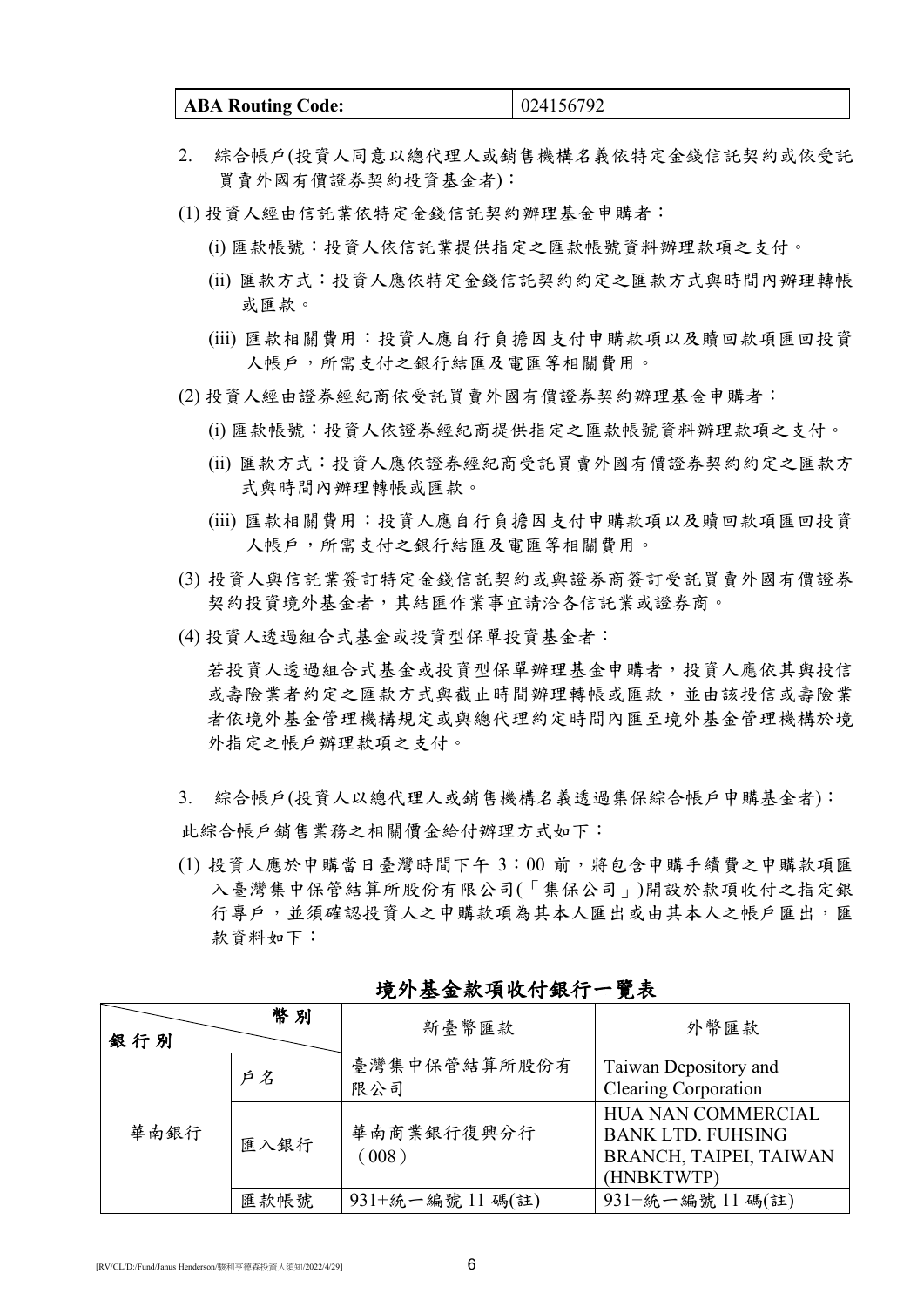|              |      | 臺灣集中保管結算所股份有          | Taiwan Depository and                                                                                             |
|--------------|------|-----------------------|-------------------------------------------------------------------------------------------------------------------|
|              | 戶名   | 限公司                   | <b>Clearing Corporation</b>                                                                                       |
| 兆豐國際商銀       | 匯入銀行 | 兆豐國際商銀台北復興分行<br>(017) | <b>MEGA INTERNATIONAL</b><br>COMMERCIAL BNAK CO.,<br>LTD TAIPEI FUSING<br>BRANCH, TAIPEI, TAIWAN<br>(ICBCTWTP008) |
|              | 匯款帳號 | 679+統一編號 11 碼(註)      | 679+統一編號 11 碼(註)                                                                                                  |
| 永豐商業銀行       | 戶名   | 臺灣集中保管結算所股份有<br>限公司   | <b>TAIWAN DEPOSITORY</b><br><b>AND CLEARING</b><br><b>CORPORATION</b>                                             |
|              | 匯入銀行 | 永豐商業銀行世貿分行(807)       | <b>BANK SINOPAC</b><br>(SINOTWTP)                                                                                 |
|              | 匯款帳號 | 582+統一編號 11碼(註)       | 582+統一編號 11碼(註)                                                                                                   |
|              | 戶名   | 臺灣集中保管結算所股份有<br>限公司   | <b>TAIWAN DEPOSITORY</b><br><b>AND CLEARING</b><br><b>CORPORATION</b>                                             |
| 台北富邦銀行       | 匯入銀行 | 台北富邦銀行(012)信義分行       | <b>TAIPEI FUBON</b><br>COMMERCIAL BANK LTD,<br>TAIPEI (TPBKTWTP460)                                               |
|              | 匯款帳號 | 158+統一編號 11 碼(註)      | 158+統一編號 11 碼(註)                                                                                                  |
|              | 戶名   | 臺灣集中保管結算所股份有<br>限公司   | <b>TAIWAN DEPOSITORY</b><br><b>AND CLEARING</b><br><b>CORPORATION</b>                                             |
| 台新商業銀行       | 匯入銀行 | 台新國際商業銀行建北分行<br>(812) | TAISHIN INTERNATIONAL<br>BANK, TAIPEI, TAIWAN<br>(TSIBTWTP)                                                       |
|              | 匯款帳號 | 915+統一編號 11碼(註)       | 915+統一編號 11碼(註)                                                                                                   |
|              | 戶名   | 臺灣集中保管結算所股份有<br>限公司   | <b>TAIWAN DEPOSITORY</b><br><b>AND CLEARING</b><br><b>CORPORATION</b>                                             |
| 中國信託商業<br>銀行 | 匯入銀行 | 中國信託商業銀行營業部<br>(822)  | <b>CHINATRUST</b><br><b>COMMERCIAL</b><br>BANK, TAIPEI, TAIWAN<br>(CTCBTWTP)                                      |
|              | 匯款帳號 | 757+統一編號 11碼(註)       | 757+統一編號 11碼(註)                                                                                                   |
|              | 戶名   | 臺灣集中保管結算所股份有<br>限公司   | <b>TAIWAN DEPOSITORY</b><br><b>AND CLEARING</b><br><b>CORPORATION</b>                                             |
| 第一銀行         | 匯入銀行 | 第一商業銀行民權分行(007)       | <b>FIRST COMMERCIAL</b><br>BANK, TAIPEI, TAIWAN<br>(FCBKTWTP)                                                     |
|              | 匯款帳號 | 963+統一編號 11 碼(註)      | 963+統一編號 11碼(註)                                                                                                   |
| 日盛國際商業<br>銀行 | 戶名   | 臺灣集中保管結算所股份有<br>限公司   | <b>TAIWAN DEPOSITORY</b><br><b>AND CLEARING</b><br><b>CORPORATION</b>                                             |
|              | 匯入銀行 | 日盛國際商業銀行敦北分行<br>(815) | <b>JIH SUN INTERNATIONAL</b><br><b>BANK (JSIBTWTP)</b>                                                            |
|              | 匯款帳號 | 750+統一編號 11 碼         | 750+統一編號 11 碼(註)                                                                                                  |
| 國泰世華商業       | 戶名   | 臺灣集中保管結算所股份有          | <b>TAIWAN DEPOSITORY</b><br><b>AND CLEARING</b>                                                                   |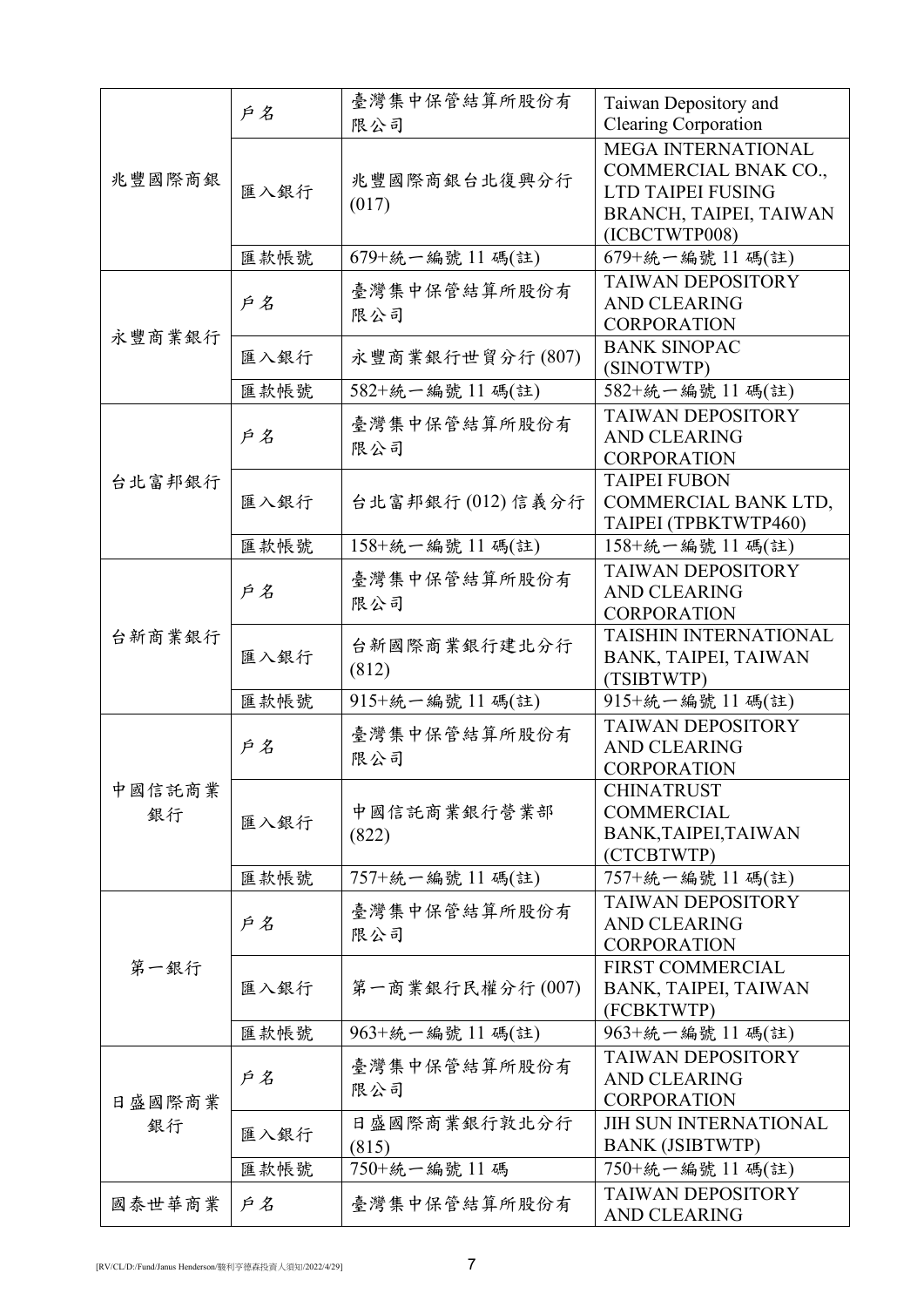| 銀行    |      | 限公司                   | <b>CORPORATION</b>          |
|-------|------|-----------------------|-----------------------------|
|       |      |                       | CATHAY UNITED BANK,         |
|       | 匯入銀行 | 國泰世華商業銀行民權分行          | MINCHUAN BRANCH,            |
|       |      | (013)                 | TAIPEI, TAIWAN              |
|       |      |                       | (UWCBTWTP019)               |
|       | 匯款帳號 | 897+統一編號 11碼          | 897+統一編號 11碼(註)             |
|       | 戶名   | 臺灣集中保管結算所股份有          | <b>TAIWAN DEPOSITORY</b>    |
|       |      | 限公司                   | <b>AND CLEARING</b>         |
|       |      |                       | <b>CORPORATION</b>          |
| 彰化商業銀 | 匯入銀行 | 彰化銀行民生分行              | <b>CHANG HWA</b>            |
| 行     |      | (009)                 | <b>COMMERCIAL BANK Min-</b> |
|       |      |                       | Sheng Branch                |
|       |      |                       | (CCBCTWTP523)               |
|       | 匯款帳號 | $918 + 56 - 56$ 號 11碼 | 918+統一編號 11碼(註)             |

[註:匯款帳號中統一編號 11 碼係依投資人身分證字號、統一證號或營利事業統一編號轉碼編製, 編碼方式為: (一)本國人:身分證字號英文字母轉為數字 2 碼(A 為 01,B 為 02 依此類推)+數字 9碼; (二)華僑及外國人:統一證號英文字母第1碼轉為數字2碼(A為01,B為02依此類推)+ 英文字母第 2 碼轉為數字 1 碼(A 為 3, B 為 4, C 為 5, D 為 6)+數字 8 碼; (三)法人: 000+營 利事業統一編號 8 碼]

- (2)投資人應自行支付並與銀行洽談申購價款相關之匯費、手續費,例如:銀行匯兌 手續費、銀行轉帳手續費等。
- (3)投資人透過總代理人或銷售機構以總代理人或銷售機構名義為投資人辦理申購/ 買回境外基金及受理基金配息時,依臺灣集中保管結算所股份有限公司辦理境外 基金交易資訊傳輸暨款項收付作業配合事項之規定,該公司將就申購、買回及配 息款項中屬新臺幣部分,與主要款項收付銀行就不同幣別分別議定單一匯率,並 辦理結匯作業。
- **(4)**集保公司將銷售機構通知之申購資料與款項收付銀行通知之款項匯入資料於下午 3:00 前辦理比對,其匯入款項足以支付包含申購手續費之申購款項者,即為比 對完成,若投資人之申購款項於下午 **3**:**00** 後匯至款項收付專戶者,集保公司 將於次一營業日與申購資料進行比對。 惟投資人應注意,由於外幣轉帳所需時間較長,若以外幣支付申購款項,須預備 較長時間進行處理,故可能無法於申請日完成下單申請。應以申購款項實際匯達 集保公司指定款項收付專戶之日為申購日。相關未述事宜應以最新集保公司公佈 之「境外基金業務操作辦法」,及「境外基金交易資訊傳輸暨款項收付作業手冊」

(三) 每營業日註 **<sup>1</sup>**受理申請截止及交割時間,以及對逾時申請文件之處理方式:

#### 交易截止及交割時間

為準。

過戶代理人或境外基金發行機構及/或境外基金管理機構或其代表於下表所定每營業日 交易截止時間前收受之申購申請,將依該營業日之發行價格執行。過戶代理人或境外基 金發行機構及/或境外基金管理機構或其代表於相關營業日交易截止時間後收受之申購, 將依次一營業日之發行價格執行。各基金之交割時間亦規定於下表。若申購款項未在交 割期限前給付,則將取消該筆申購,或投資人須就遲延之申購款項依一般商業利率支付 遲延利息。在此情況下,銷售機構或個人投資者應對該基金之任何損失負責。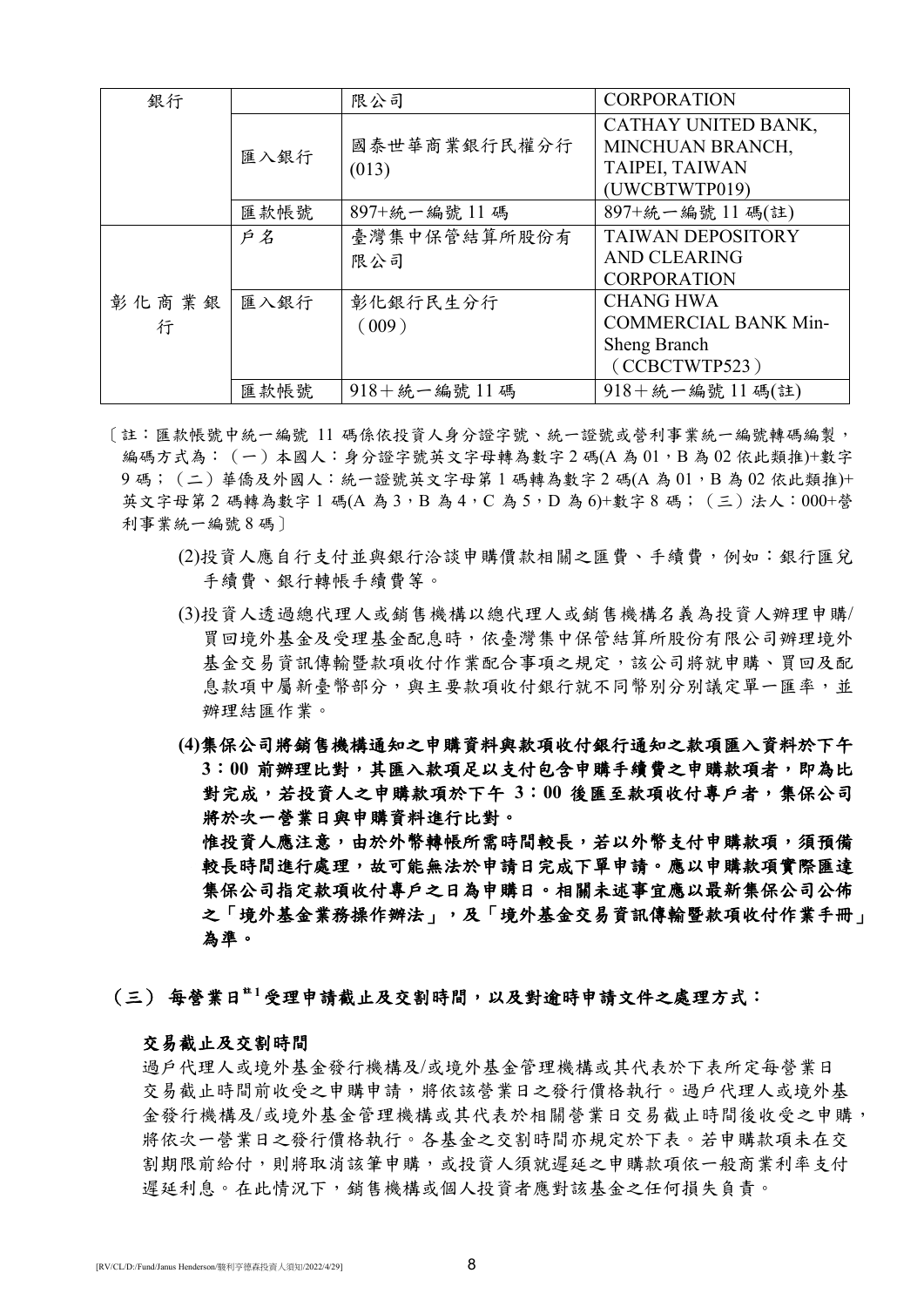申購、轉換、買回價金計算,係以交易日之基金淨值為準。投資人之所有申購、買回、 轉換基金交易,皆須經境外基金管理機構或其指定授權機構回覆確認後,前揭交易方始 生效。

投資人須依以下總代理人與銷售機構收件截止時間前完成申購申請手續。

#### **1.** 透過銷售機構之投資

投資人若至總代理人指定之銷售機構辦理申購境外基金時,應依各銷售機構規定之申購 截止時間前辦理。總代理人依據銷售契約約定之收件截止時間,受理銷售機構之境外基 金申購申請。若逾收件截止時間或非基金註冊地營業日辦理申購者,則視為次一營業日 申購收件。

| 基金   | 交易截止時間                      | 交割時間 |
|------|-----------------------------|------|
| 所有基金 | 紐約證券交易所一般交易之收盤時   交易日+3個營業日 |      |
|      | 間(通常為紐約時間下午4點)              |      |

#### **2.** 透過組合式基金或投資型保單之投資

投資人透過組合式基金或投資型保單辦理基金申購者,投資人應依其與投信或壽險業者 約定之匯款方式與截止時間辦理轉帳或匯款,並由該投信或壽險業者依境外基金管理機 構規定或與總代理約定時間內匯至境外基金管理機構於境外指定之帳戶辦理款項之支付。 若逾收件截止時間或非基金註冊地營業日辦理申購者,則視為次一營業日申購收件。

| 基金   | 交易截止時間                      | 交割時間 |
|------|-----------------------------|------|
| 所有基金 | 紐約證券交易所一般交易之收盤時   交易日+3個營業日 |      |
|      | 間 (通常為紐約時間下午4點)             |      |

境外基金發行機構及/或境外基金管理機構有權變更受理申購或付款的時間。在此等變 更生效前,股東及金融主管機關將會收到相關通知。配息股份級別將自相關交割日起計 算股利。

銷售機構應負責確認其所代理交易申請均準時送達。境外基金發行機構及/或境外基金 管理機構得拒絕全部或部分之任何開戶交易申請,而毋須任何理由。所有對股東之通知 或公告事項,均將以郵件送達股東於開戶申請書上提供之地址,或經股東同意後,以電 子方式送達股東於開戶申請書上提供之電子郵件信箱,但股東亦得與過戶代理人另行書 面約定。

註 1:本投資人須知之營業日係指:紐約股票交易所的任何營業日,不含每年 12 月 26 日、12 月 27 日或 12 月 28 日(倘該日為愛爾蘭銀行之國定假日);或由子投資顧問機構在徵得行政管理 機構和保管機構的同意後所確定的任何其他日子。

#### (四) 投資人申購匯款及支付買回款項應以客戶本人名義為之。

## (五) 投資人負擔之 實際及最終成本**/**費用仍可能因各類型投資人及**/**或適用之投資管道不 同而有差異。

## (六) 申購、買回及轉換境外基金之作業流程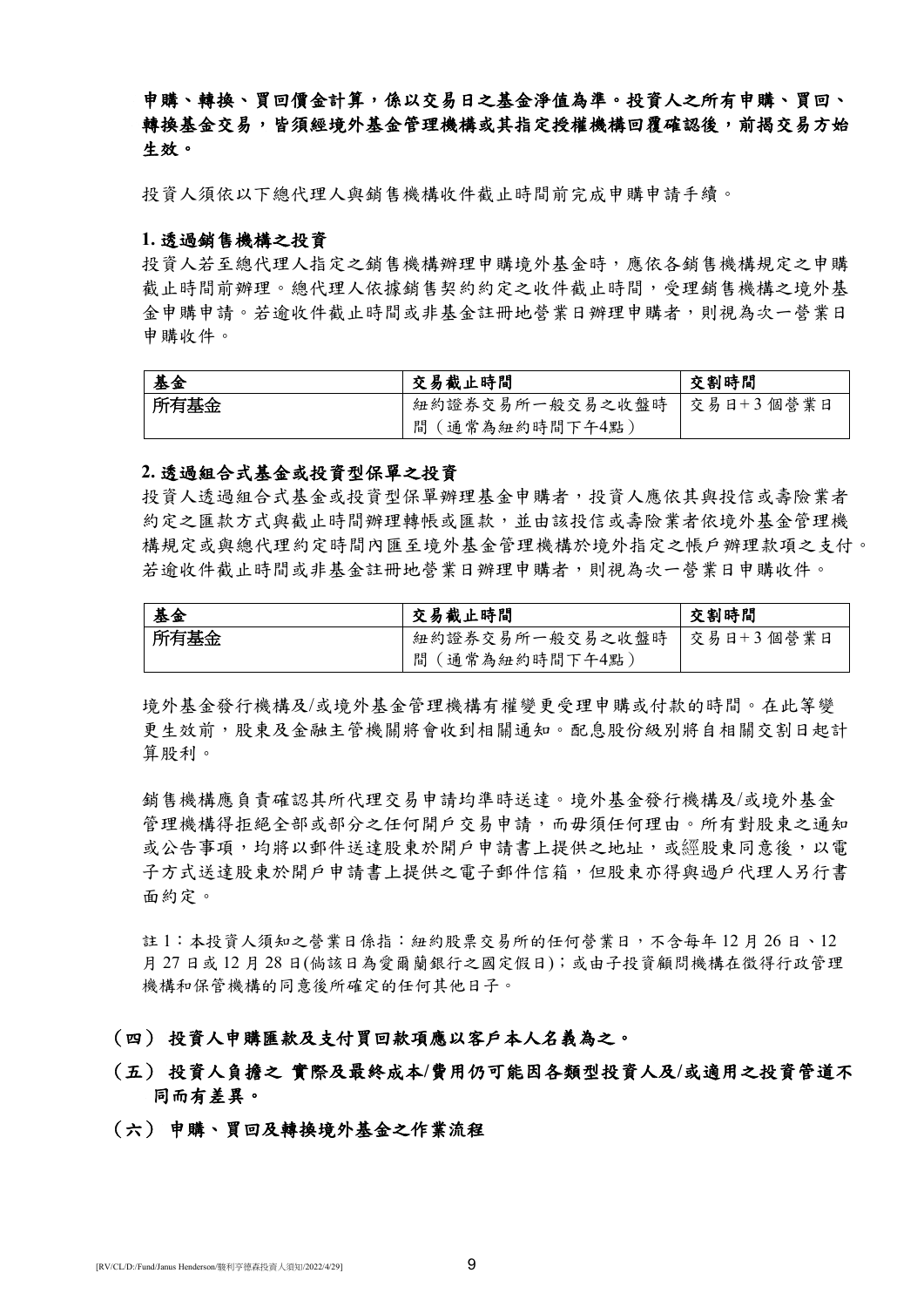由信託業依特定金錢信託契約/證券經紀商依受託買賣外國有價證券契約之申購及買回交易流程圖



分銷股份級別之每月派息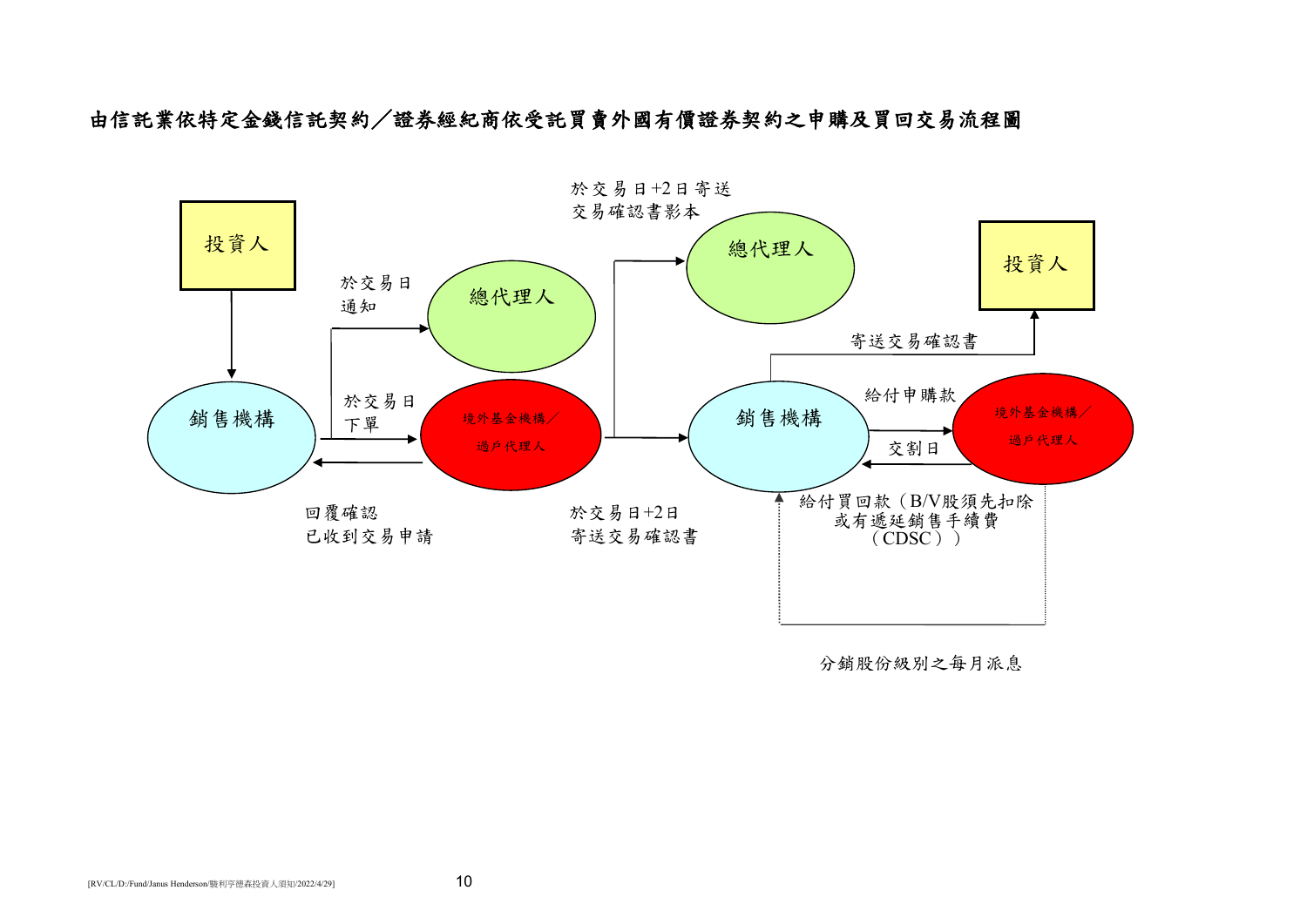投資人以總代理或銷售機構名義透過集保公司綜合帳戶,向境外基金機構提出申購、買回基金之交易流程圖

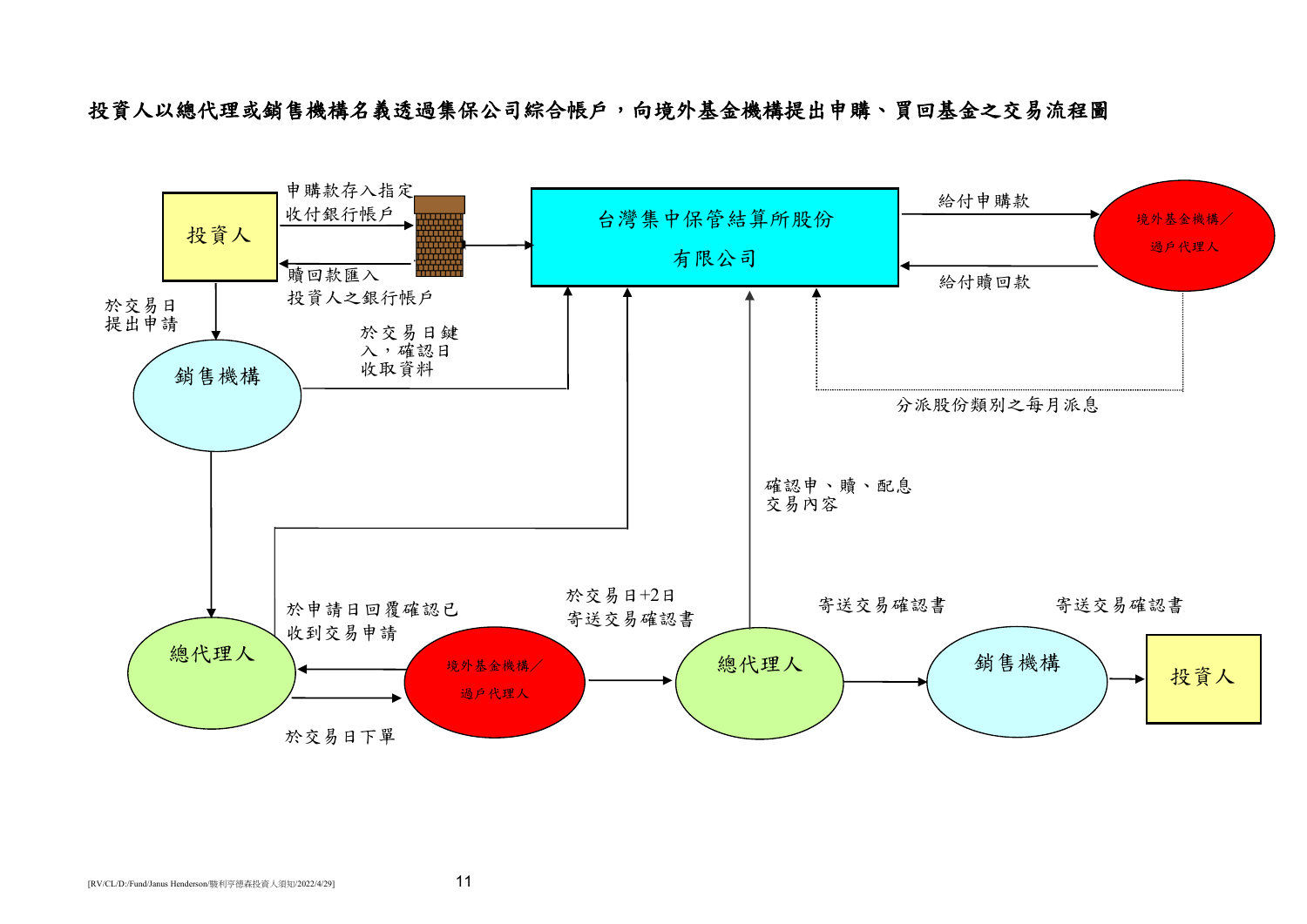## 由投資人以自己名義投資,總代理人轉單之申購及買回交易流程圖



分銷股份級別之每月派息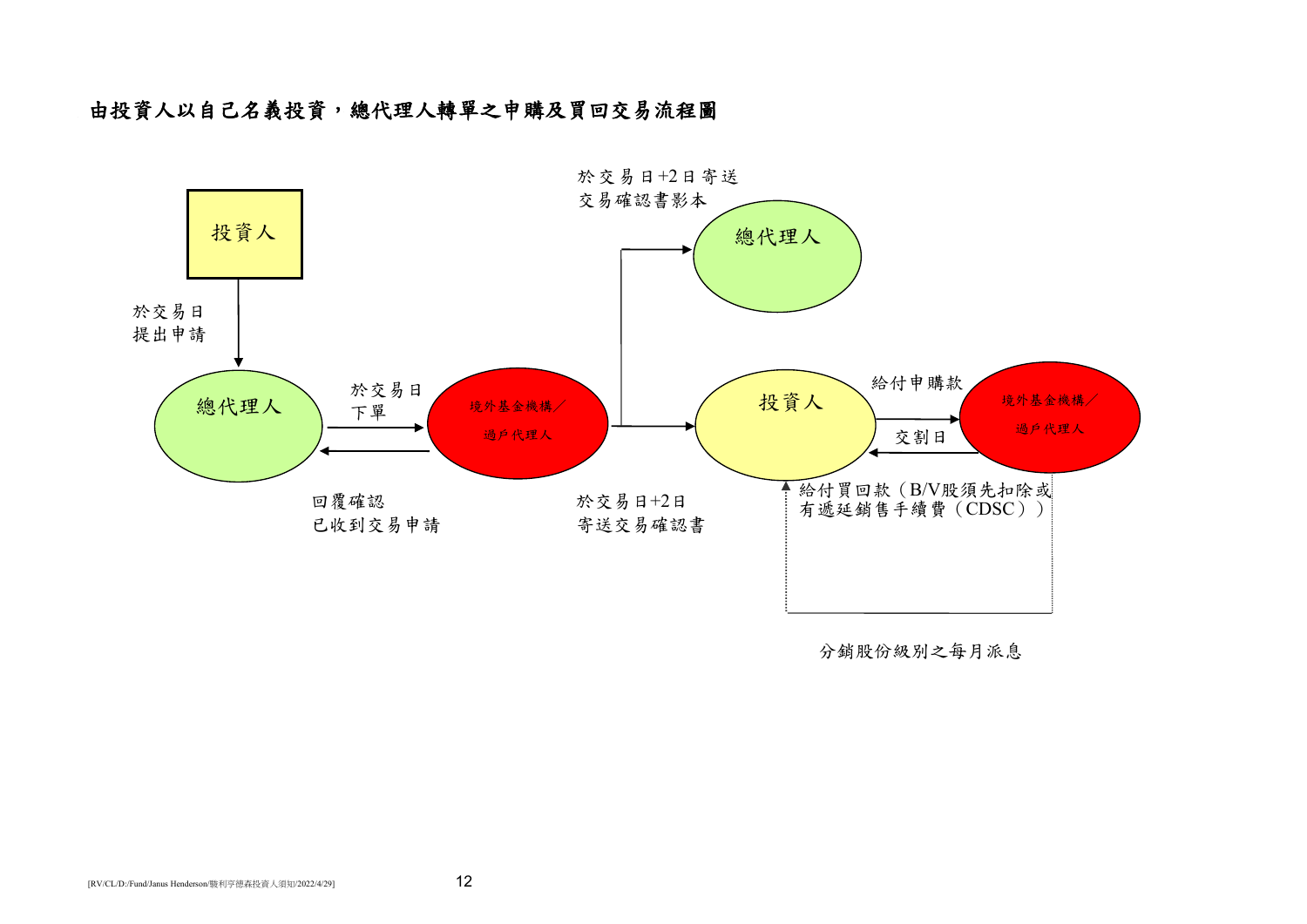由信託業依特定金錢信託契約/證券經紀商依受託買賣外國有價證券契約之轉換交易流程圖

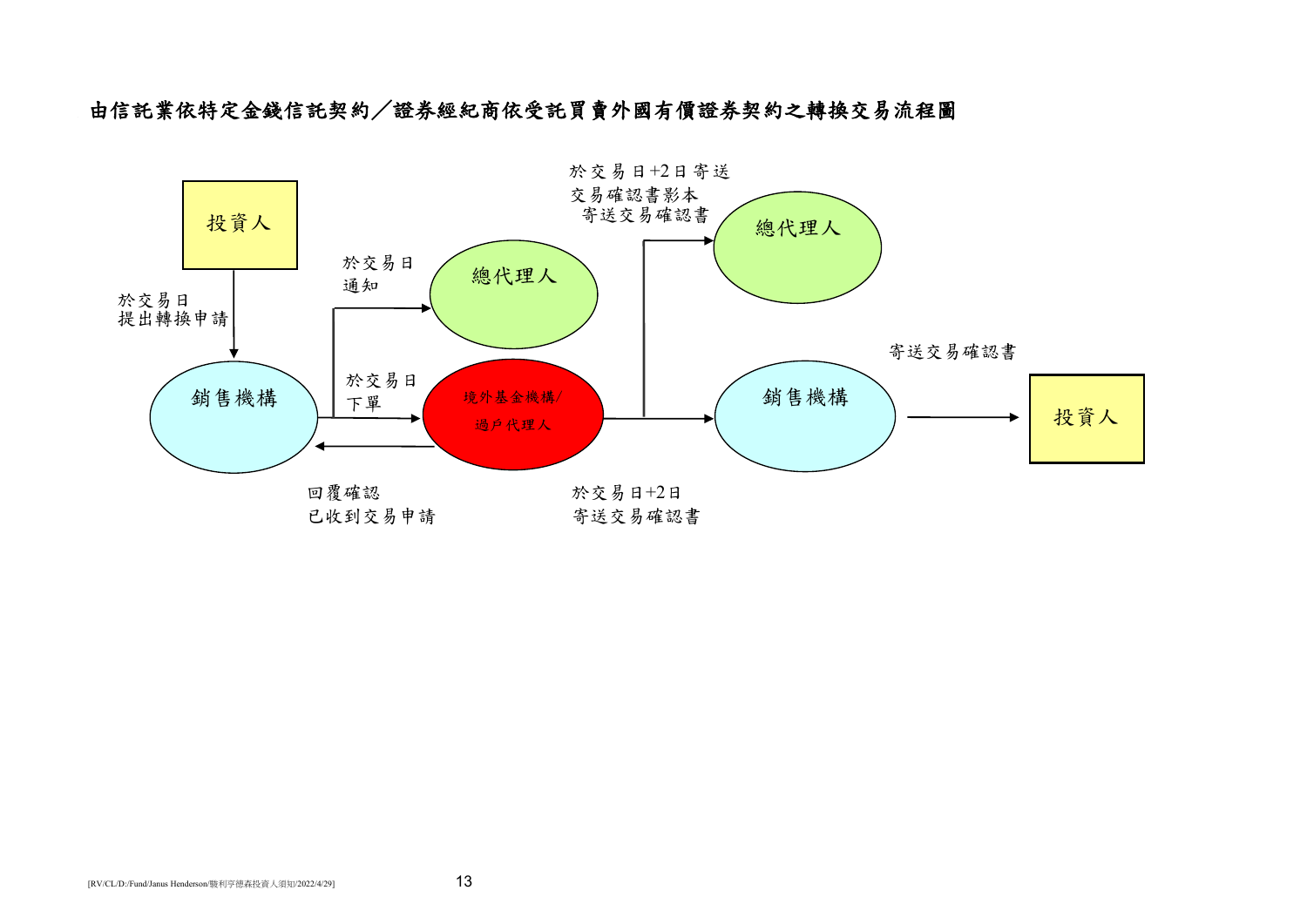投資人以總代理或銷售機構名義透過台灣集保公司綜合帳戶,向境外基金機構提出轉換基金之轉換交易流程圖

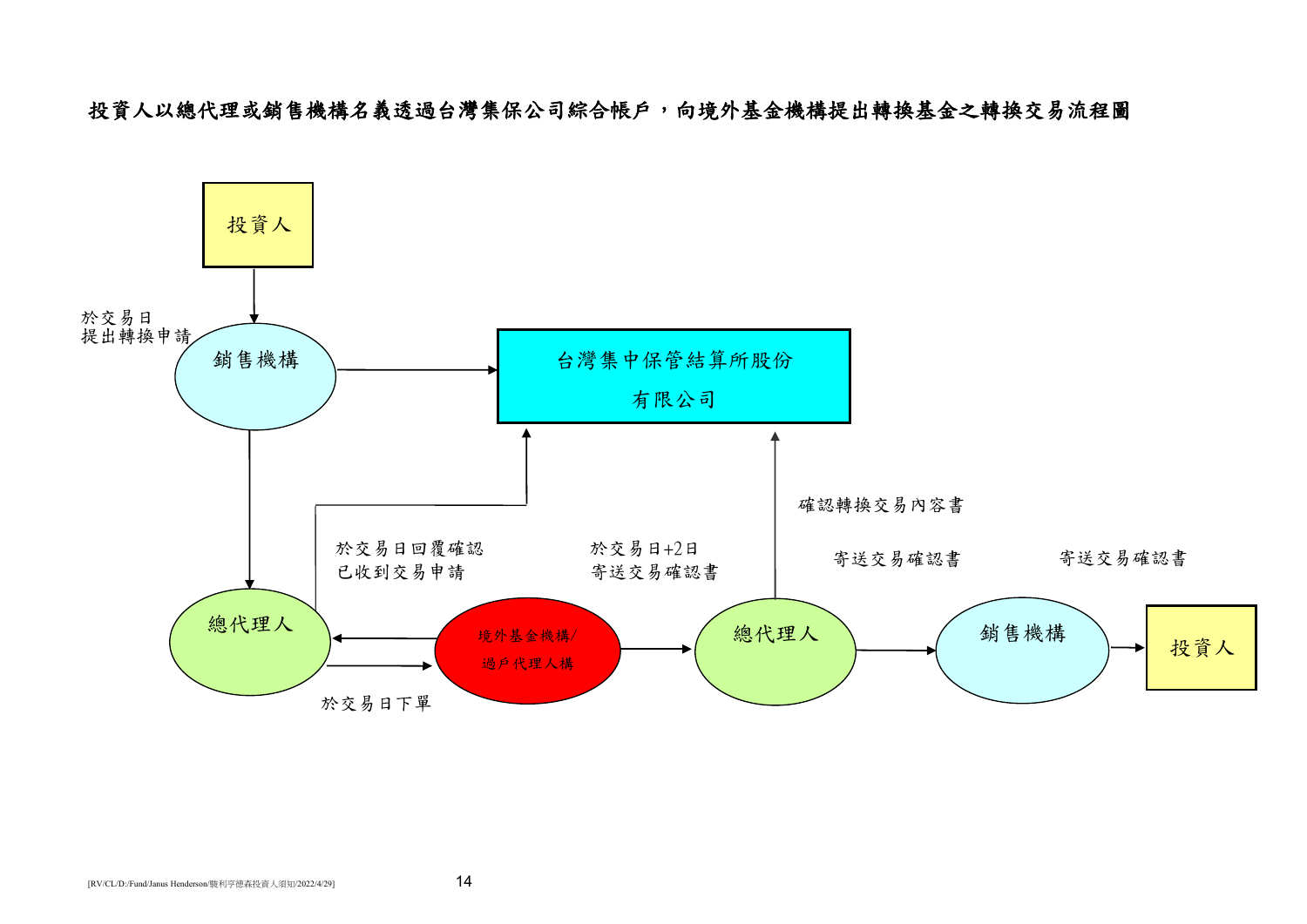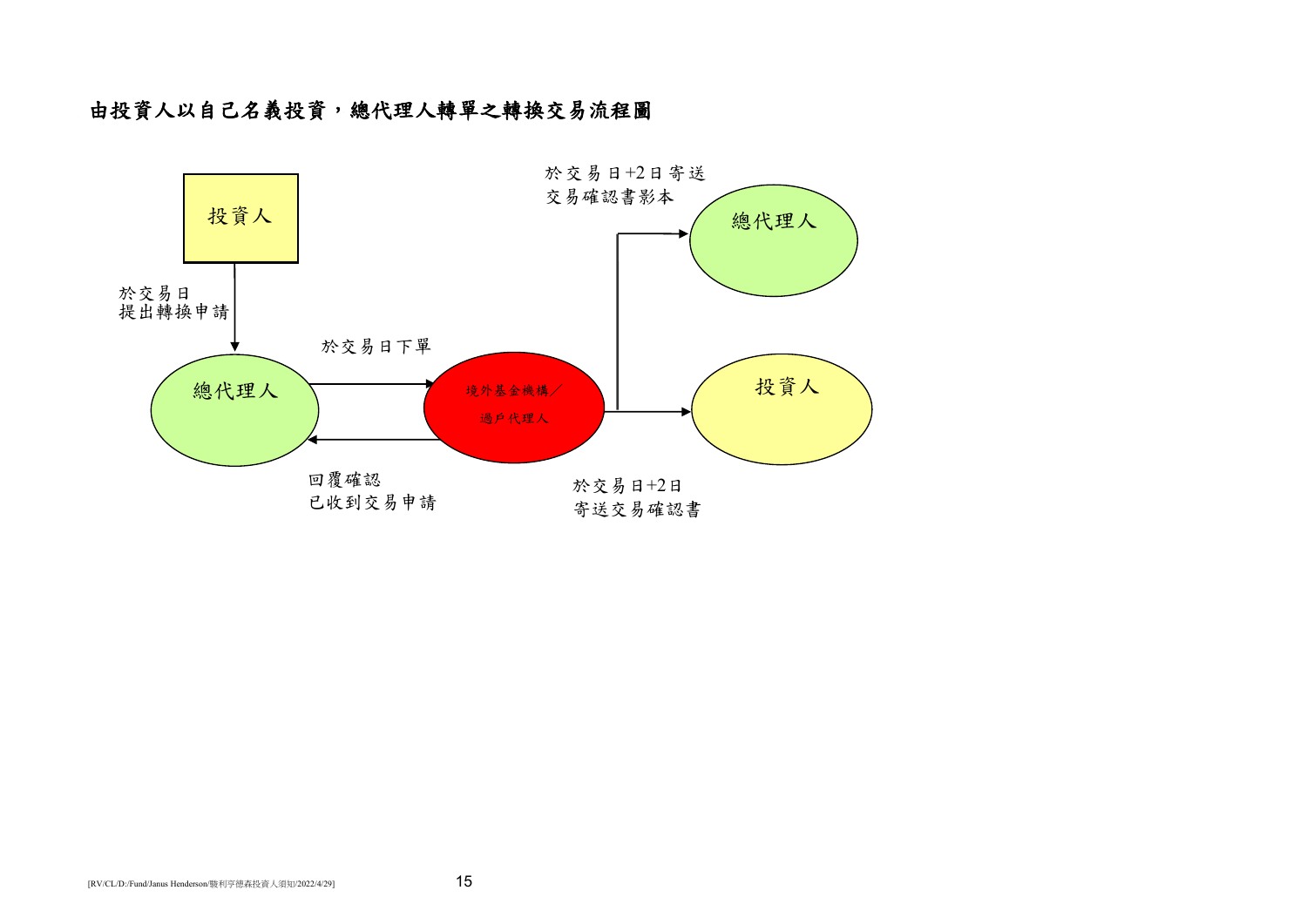#### 轉換或轉讓股份

所有類別股份(V 類股份除外)

一般而言,股份僅得於相應之股份類別間轉換。一基金股份類別股東可申請按相對淨值 比率將手中某類別基金之股份轉換成另一基金之相應類別股份,至於幣別是否相同則可 不問。投資人亦可著眼於不同派息政策而申請股份轉換(例如:可在 A3/4/5 美元類股和 A2 美元類股之間轉換股份)。

轉換之指令得於任一營業日為之。轉換指令須經過戶代理人或其代表或公司及/或管理公 司收到或接受後,始加以辦理。

#### **V** 類股

一般而言,V 類股份的轉換,限於相對應之 V 類股份之間進行。某基金的 V 類股份股東, 僅能依據兩個基金的相對淨資產價值,將持股轉換為另一個基金之 V 類股份,至於類別 貨幣得不同。此外,亦得為變更適用於股東投資的派息政策而轉換股份。一般而言,其 他類別股份不可轉換為 V 類股份,V 類股份亦不得轉換為其他類別股份。

持有三年之後,V 類股份得轉換同一基金之 A 類股份。某基金的 V 類股份股東,僅能依 據相對淨資產價值,將持股轉換為同一基金之 A 類股份,至於類別貨幣得不同(例如: 可在 V 月配美元類股和 A 月配歐元類股之間轉換股份)。此外,亦得為變更適用於股東 投資的派息政策而轉換股份(例如:可在 V5 月配美元類股和 V2 美元類股或 A2 美元類 股之間轉換股份)。

一般而言,其他類別股份不可轉換為 V 類股份, V 類股份亦不得轉換為其他類別股份。 就三年期間的認定而言,各基金假設股東首先轉換持有最長時間的股份。

股東得於任一營業日提出轉換指令。過戶代理人或本公司及/或管理公司或其代表未接獲 並接受轉換指令之前,不得進行轉換。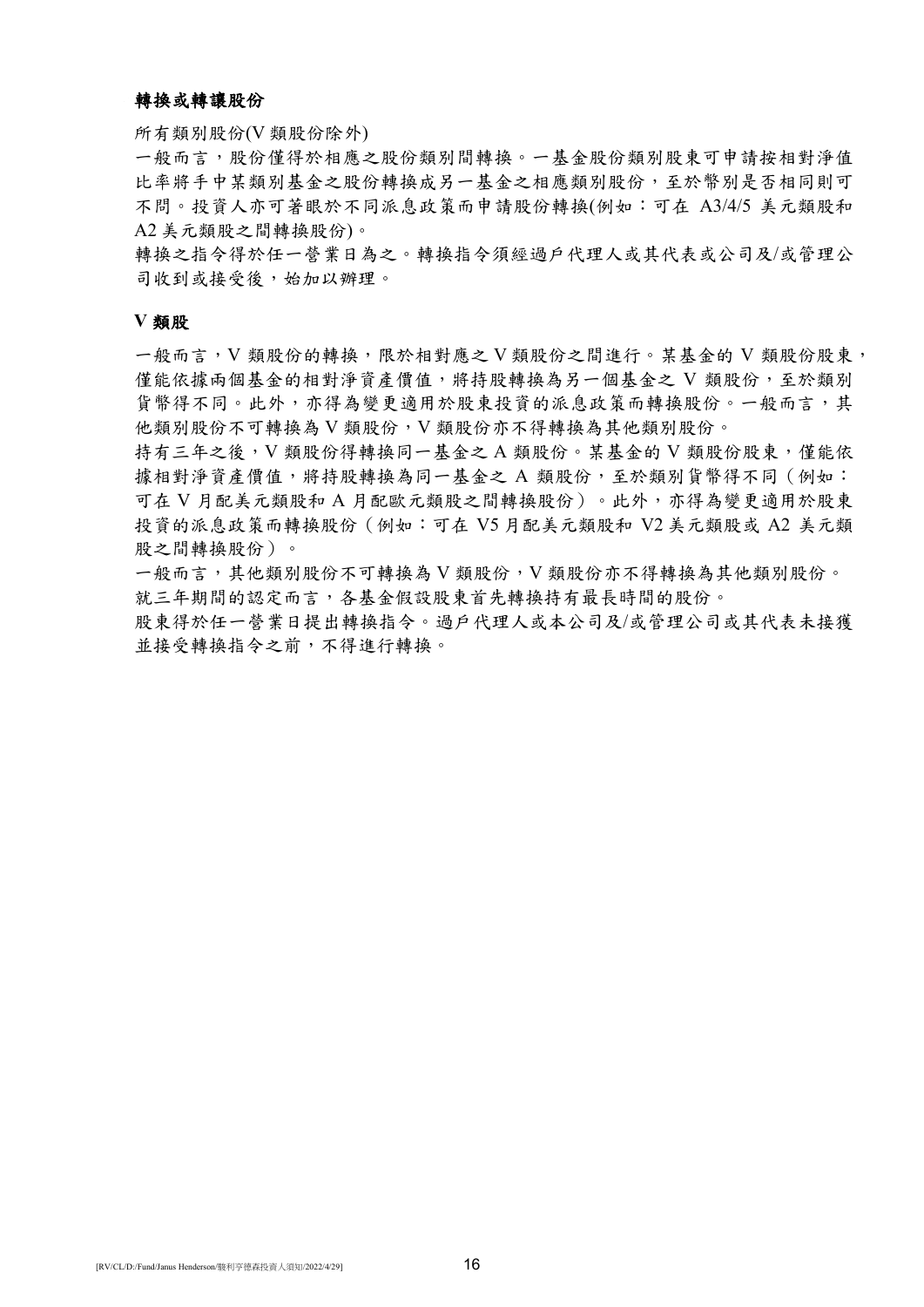## 三、 境外基金之募集及銷售不成立時之退款方式:

(一) 境外基金發行機構有權以任何理由拒絕任何投資人或投資人集體之任何申購(包含 轉換交易),且毋需事先通知;特別是境外基金發行機構相信相關帳戶之交易活動將對 該基金產生干擾時。例如,當相關子投資顧問機構認為無法依該基金之投資策略有效地 投資該筆款項,或當該筆交易之規模、交易頻率及其他因素(如頻繁交易/短線交易)可能 對該基金有不良影響時,境外基金發行機構即可拒絕該申購。

若申購款項未在交割時間前收到,則該筆申購將被取消,或投資人須就遲延之申購款項 依一般商業利率支付遲延利息。

在申購被拒絕,申購交易被取消,或因任何其他理由導致申購交易未執行時,境外基金 發行機構將於 15 日內將其已收到(或其代理人已收到)之款項以匯款方式不計息退還予 投資人。

若以上匯款未於適當時間內收到,銷售機構及總代理人應協助投資人向境外基金發行機 構或行政管理機構查詢。

(二)於此情況下,境外基金機構、總代理人及銷售機構除不得請求報酬外,為境外基金 支付所生費用應由境外基金機構、總代理人及銷售機構各自負擔。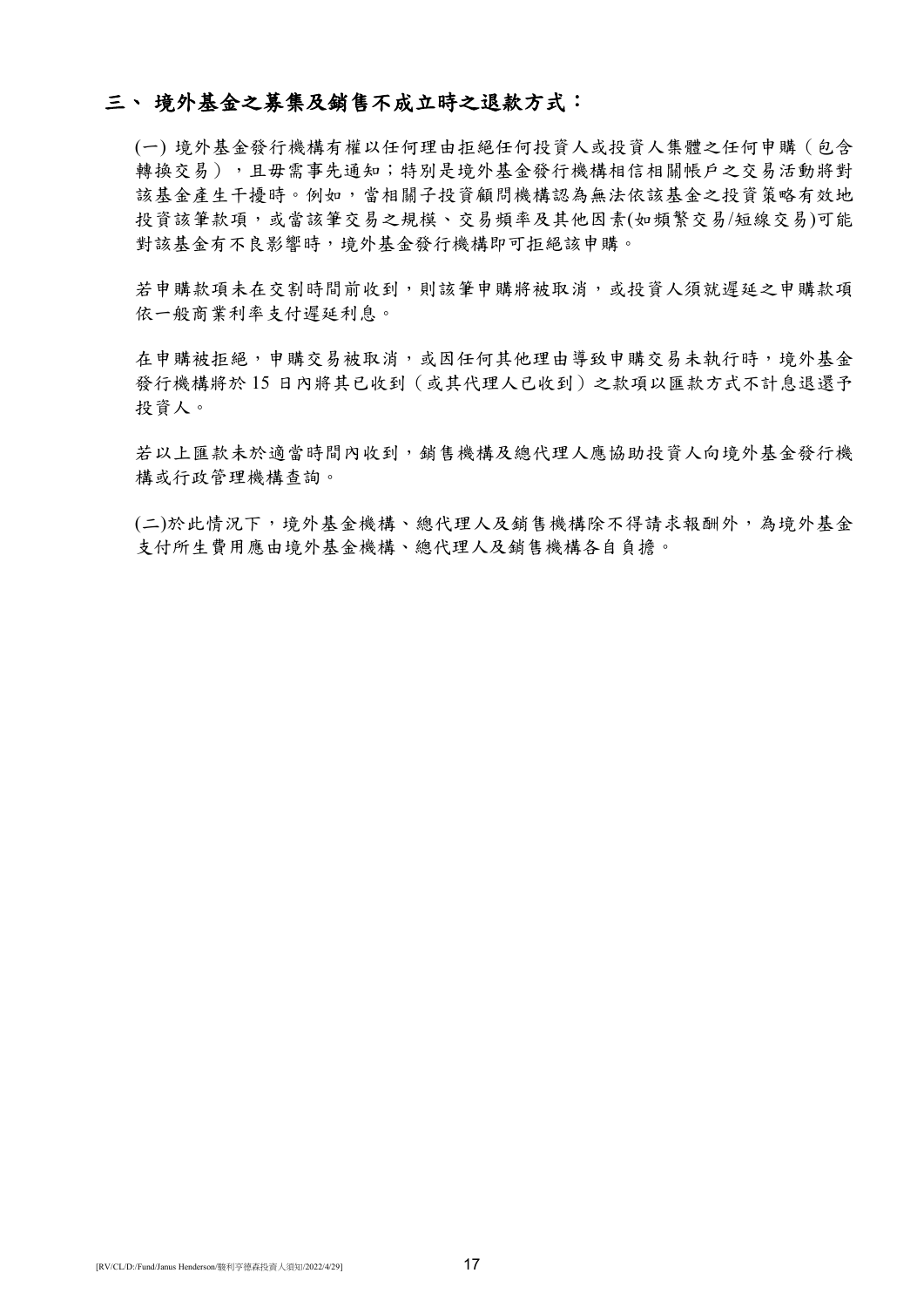## 四、 總代理人與境外基金機構之權利、義務及責任:

## 總代理人之權利、義務與責任:

- 一、總代理人及其經理人或受僱人,應以善良管理人之注意義務及忠實及忠誠義務,代 理境外基金募集及銷售;
- 二、就境外基金編製投資人須知、公開說明書中譯本及其他境外基金之資訊,並以書面 或電子傳輸之方式將前述文件及最新公開說明書交付予銷售機構及投資人;
- 三、擔任境外基金機構在中華民國境內之訴訟及一切文件之送達代收人;
- 四、總代理人應負責與境外基金機構連絡,提供投資人境外基金之相關發行及交易資訊;
- 五、總代理人必須在基金發行與銷售之申請獲得主管機關核准(申報生效)後兩天內, 公告相關基金之發行與銷售資訊;
- 六、總代理人必須在每一營業日公告每一基金之單位淨資產價值;
- 七、總代理人必須在基金公開說明書內容修正後三天內,公告相關修正事項;
- 八、總代理人必須儘速公告境外基金年度財務報告內容及其中文翻譯摘要,基金註冊地 如規定應編具半年度財務報告者,亦同。
- 九、除法令另有規定外,總代理人應將申購、買回或轉換境外基金之交易指示轉送境外 基金機構;
- 十、就不可歸責總代理人之情事,總代理人應協助辦理並保護投資人權益之相關事宜;
- 十一、總代理人就下列事項,應於事實發生日起三日內為公告,並依境外基金管理辦法 第 12 條辦理相關申報:
	- 1. 所代理之境外基金經境外基金註冊地主管機關撤銷其核准、限制其投資活動。
	- 2. 境外基金機構因解散、停業、營業移轉、併購、歇業、其當地國法令撤銷或廢 止許可或其他相似之重大事由,致不能繼續從事相關業務。
	- 3. 所代理之境外基金經金管會撤銷者。
	- 4. 境外基金管理機構受其主管機關處分。
	- 5. 所代理之境外基金有暫停及恢復交易情事。
	- 6. 其代理之境外基金公開說明書或交付投資人之其他相關文件,其所載內容有變 動或增加,致重大影響投資人之權益。
	- 7. 其代理之境外基金於國內募集及銷售所生之投資人訴訟或重大爭議。
	- 8. 總代理人發生財務或業務重大變化。
	- 9. 所代理之境外指數股票型基金發生有關標的指數之重大事項並對投資人權益有 重大影響或經註冊地主管機關核准更換標的指數者。
	- 10. 基金淨值計算錯誤達其註冊地主管機關所定之可容忍範圍以上者。
	- 11. 其他重大影響投資人權益之事項。

前述 1、2、4、5、9及10點事項,總代理人應於事實發生日起三日內,向金管會 申報;第6點至第8點及第11點事項,總代理人應於次月五日前向同業公會彙總 申報轉送金管會。

十二、總代理人就下列事項,應事先送同業公會審查核准並於三日內公告:

1.銷售機構之變動情形。

- 2.參與證券商之變動情形。
- 3.所代理之境外基金於國內募集銷售之級別有新增、暫停、恢復或註銷情事。

前述第 1 點及第 2 點事項,同業公會應按月彙報金管會及中央銀行;第 3 點事項, 同業公會應按月彙報金管會。

十三、境外基金有下列情事之一者,總代理人應向金管會申請核准,並於事實發生日起 三日內辦理公告: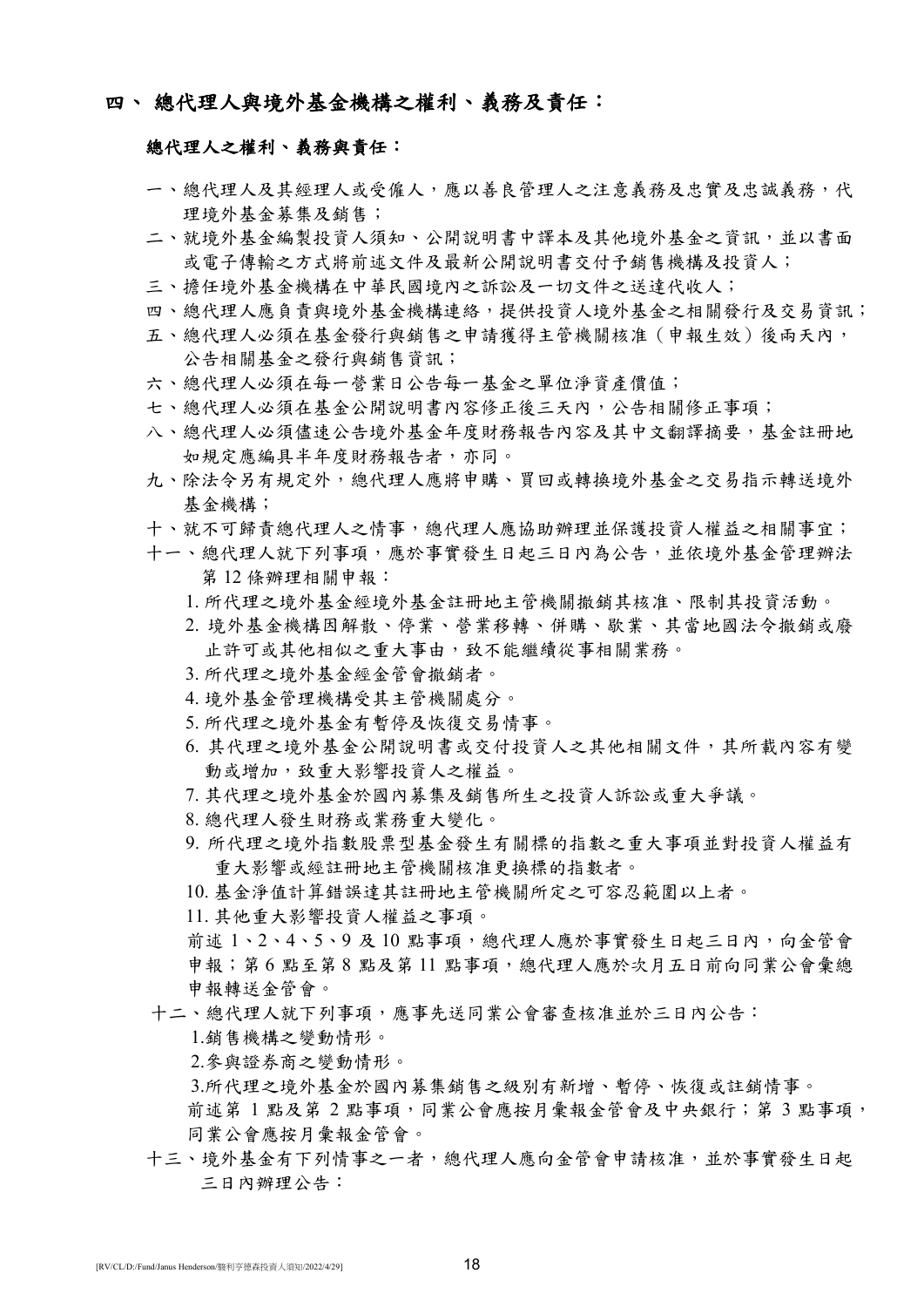- 1. 基金之移轉、合併或清算。
- 2. 增加境外基金機構或保管機構之報酬。
- 3. 終止該基金在國內募集及銷售。
- 4. 變更基金管理機構或保管機構。
- 5. 變更基金名稱。
- 6. 變更該基金投資有價證券或從事證券相關商品交易之基本方針及範圍,與境外 基金管理辦法第 23 條規定不符者。
- 7. 變更基金之投資標的與策略,致基金種類變更者。
- 8. 基金管理機構或保管機構之組織重大調整或名稱變更。
- 9. 其他經金管會規定應經核准之事項。
- 十四、其他依法令申報、申請核准、公告及傳輸境外基金之特定事項;
- 十五、總代理人若發現銷售機構於募集與銷售基金時,有違反法令或逾越授權範圍之情 事,應立即督促其改善,並立即通知金管會。總代理人、銷售機構及其董事、監 察人或其受僱人之故意、過失或違反契約或法令規定之行為,致損害投資人權益 者,應負損害賠償責任;
- 十六、總代理人如欲終止其代理,應於相關代理權移交至其他總代理人前,繼續協助投 資人辦理該基金之贖回、轉換或其他相關事宜;
- 十七、基金之募集及銷售不成立時,總代理人應依境外基金募集及銷售之相關規定,退 款至投資人所指定之銀行帳戶;
- 十八、投資人須知之更新或修正,總代理人應於更新或修正後三日內辦理公告;
- 十九、境外基金召開受益人大會、股東會及其他有關投資人權利行使之重大會議時,總 代理人應立即公告並通知銷售機構。總代理人以自己名義為投資人申購基金者, 對於重大影響投資人權益之事項,應即時通知所屬投資人,並彙整投資人之意見 通知境外基金機構。
- 二十、總代理人或銷售機構以自己名義為投資人申購、贖回或轉換基金者,應以書面或 電子檔案製作交易確認書、對帳單或其他之證明文件予投資人;
- 二十一、總代理人應協助銷售機構回覆投資人有關境外基金之諮詢;
- 二十二、總代理人得自境外基金機構或其指定之機構取得基金之募集或銷售之報酬;
- 二十三、總代理人應協助境外基金機構取得投資人身分核證所需資料;
- 二十四、其他總代理人依法令享有之權利及應負之義務與責任。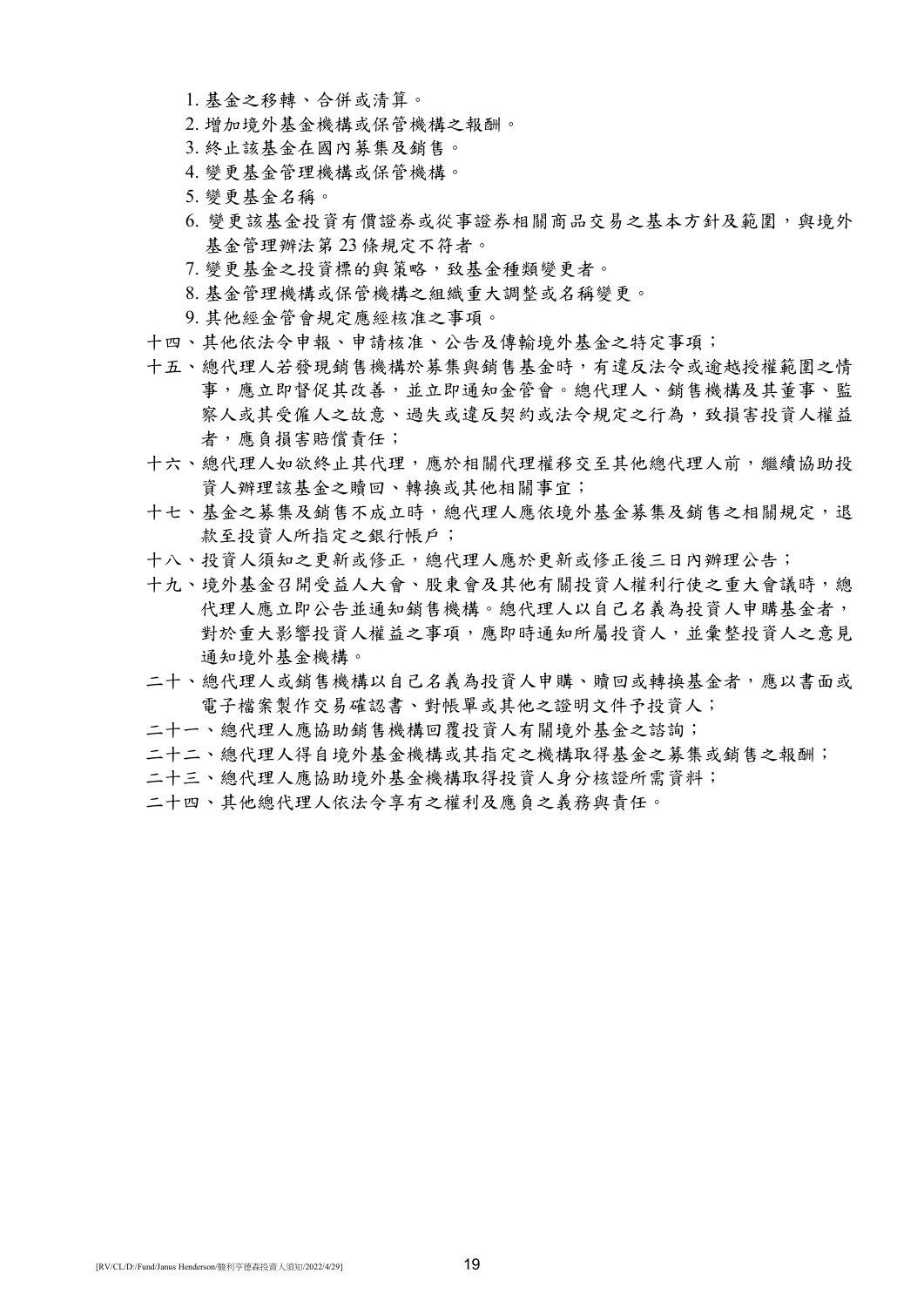### 境外基金機構之權利、義務與責任:

- 一、依法令規定,境外基金機構應提供培訓計劃予總代理人辦理募集及銷售境外基金之 人員;
- 二、境外基金有下列情事之一者,境外基金機構應備妥相關文件,於事實發生後立即通 知總代理人:
	- 1. 境外基金經其註冊地主管機關撤銷核准、或限制其投資活動;
	- 2. 境外基金機構因停止營業、轉讓、併購、終止營業、其當地國法令撤銷或廢止其 營業許可,或其他相似之重大事由,致不能繼續從事相關業務;
	- 3. 境外基金機構受其主管機關處分;
	- 4. 境外基金有暫停及恢復交易情事;
	- 5. 其代理之境外基金公開說明書或交付投資人之其他相關文件, 其所載內容有變更 或增加,且重大影響投資人權益;
	- 6. 境外基金之移轉、合併或清算;
	- 7. 調增境外基金機構或保管機構之報酬;
	- 8. 境外基金管理機構或保管機構;及

9. 變更該基金投資有價證券或從事證券相關商品交易之基本方針及範圍。

- 三、提供最新之公開說明書、年報及簡介等資料;
- 四、協助總代理人銷售機構回答投資人有關基金之諮詢;
- 五、協助總代理人印製文宣並提供市場訊息服務;
- 六、就不可歸責總代理人之情事,境外基金機構應協助投資人處理紛爭與辦理保護投資 人權益事宜及一切通知事項;
- 七、就有關基金申報、申請核准、公告及資訊傳輸之特定事項對總代理人提供必要協助, 包括但不限於在總代理人要求下提供所需文件;
- 八、境外基金機構應於投資人申購、贖回或轉換境外基金時,自行或指示總代理人製作 並交付書面或電子檔案之交易確認書或對帳單予投資人;
- 九、境外基金機構擁有拒絕任何申購申請之最終權利。依境外境外基金發行機構章程規 定,境外基金機構有權強制贖回任何違反公開說明書限制規定持有的任何基金股份;
- 十、境外基金機構有權要求取得所有確認基金股東或潛在投資人身分所需之資料。若股 東或潛在投資人延遲或不出示這些確認其身分所需資料,境外基金發行機構或行政 代理人可拒絕接受其申請及所給付之款項;
- 十一、若境外基金機構認為任何申購或轉換交易可能對基金或其股東的利益造成不利影 響時,將有權限制或拒絕受理該交易;
- 十二、其他境外基金機構依法令享有之權利及應負之義務與責任。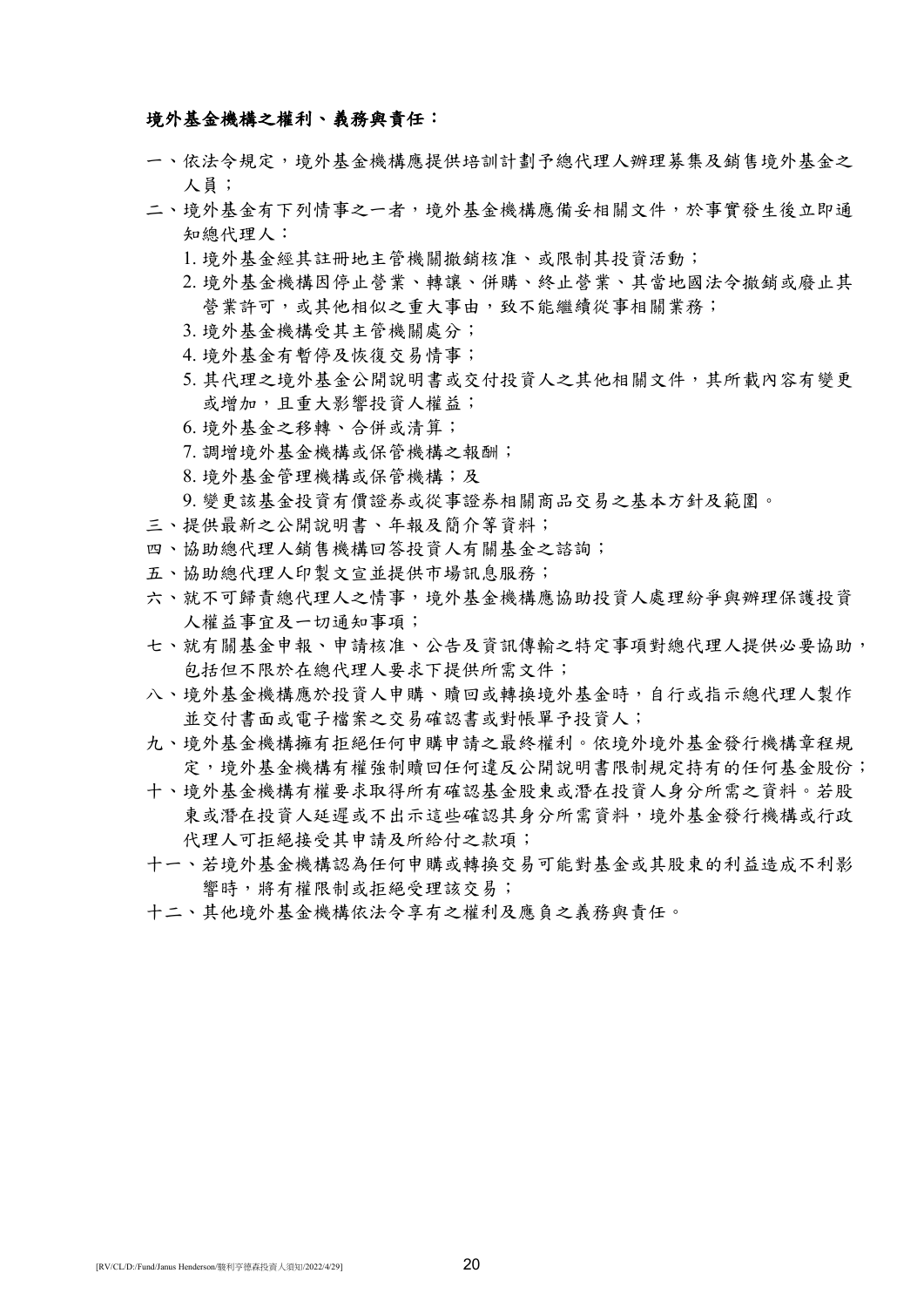## 五、 總代理人應提供之資訊服務事項:

- (一) 境外基金經申請核准或申報生效後應於二日內公告募集及銷售境外基金之相關資訊。
- (二) 每一營業日公告所代理境外基金之單位淨資產價值。
- (三) 更新或修正投資人須知、公開說明書中譯本後三日內辦理公告。
- (四) 即時公告境外基金年度財務報告併同其中文簡譯本,基金註冊地規定應編具半年度 財務報告者,亦同。
- (五) 即時公告境外基金召開年度受益人會議或股東會及其他有關投資人權利行使之重大 事項。
- (六) 總代理人就下列事項,應於事實發生日起三日內公告:
	- 1. 境外基金經境外基金註冊地主管機關撤銷其核准、限制其投資活動。
	- 2. 境外基金機構因解散、停業、營業移轉、併購、歇業、其當地國法令撤銷或廢止 許可或其他相似之重大事由,致不能繼續從事相關業務。
	- 3. 境外基金經金管會撤銷者。
	- 4. 境外基金管理機構受其主管機關處分。
	- 5. 境外基金有暫停及恢復交易情事。
	- 6. 境外基金公開說明書或交付投資人之其他相關文件,其所載內容有變動或增加, 致重大影響投資人之權益。
	- 7. 境外基金於國內募集及銷售所生之投資人訴訟或重大爭議。
	- 8. 總代理人發生財務或業務重大變化。
	- 9. 所代理之境外指數股票型基金發生有關標的指數之重大事項並對投資人權益有重 大影響或經註冊地主管機關核准更換標的指數者。
	- 10. 基金淨值計算錯誤達其註冊地主管機關所定之可容忍範圍以上者。
	- 11. 其他重大影響投資人權益之事項。
- (七) 總代理人就下列事項,應事先送同業公會審查核准並於三日內公告:
	- 1. 銷售機構之變動情形。
	- 2. 參與證券商之變動情形。

3. 所代理之境外基金於國內募集銷售之級別有新增、暫停、恢復或註銷情事。

- (八) 境外基金有下列情事之一者,總代理人應經金管會核准並於事實發生日起三日內辦 理公告:
	- 1. 基金之移轉、合併或清算。
	- 2. 調增基金管理機構或保管機構之報酬。
	- 3. 終止該基金在國內募集及銷售。
	- 4. 變更基金管理機構或保管機構。
	- 5. 變更基金名稱。
	- 6. 變更該基金投資有價證券或從事證券相關商品交易之基本方針及範圍,與境外基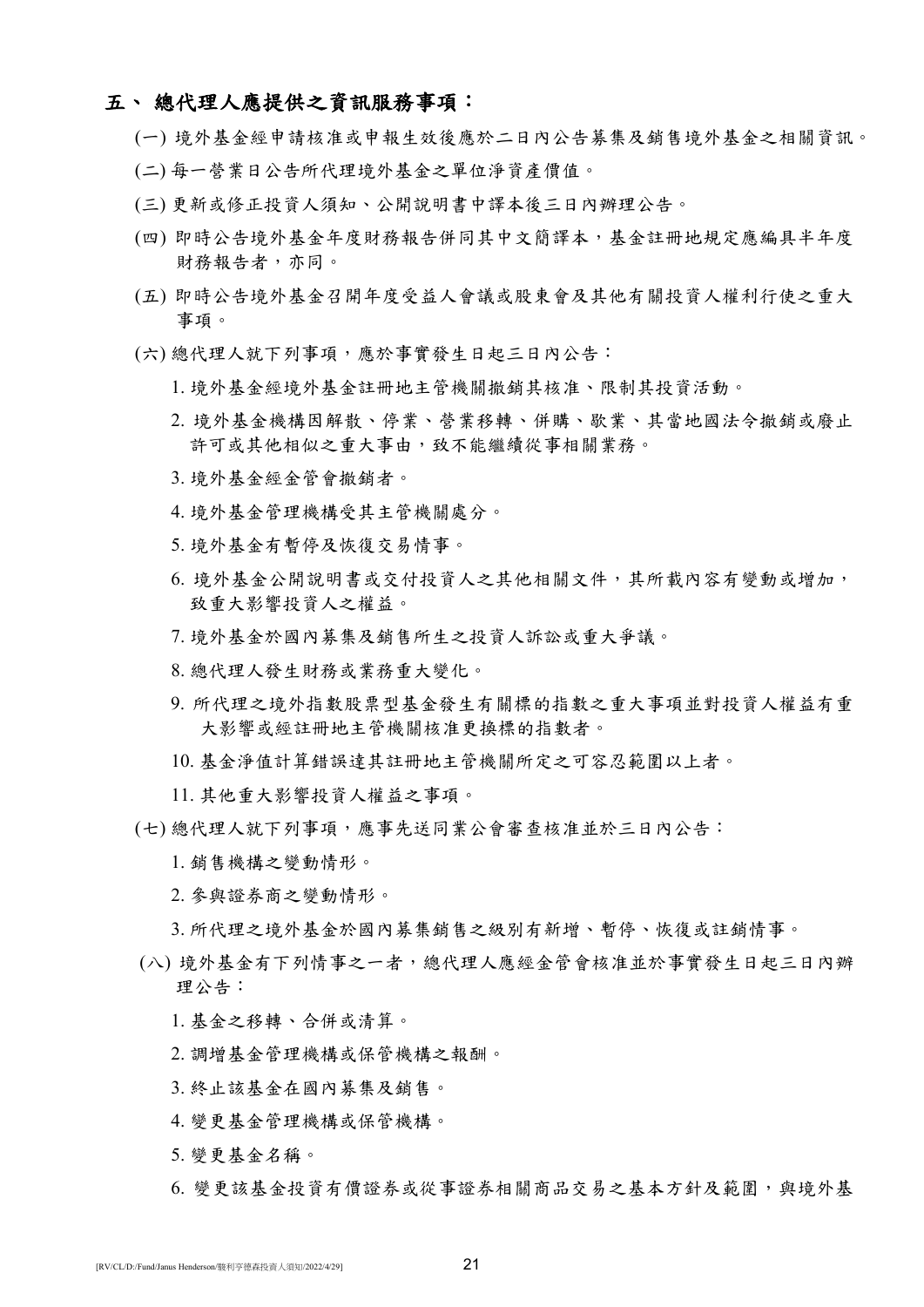金管理辦法第 23 條規定不符者。

- 7. 變更基金之投資標的與策略,致基金種類變更者。
- 8. 基金管理機構或保管機構之組織重大調整或名稱變更。
- 9. 其他經金管會規定應經核准之事項。
- (九) 總代理人之變更或終止應經金管會核准並於二日內辦理公告及通知投資人。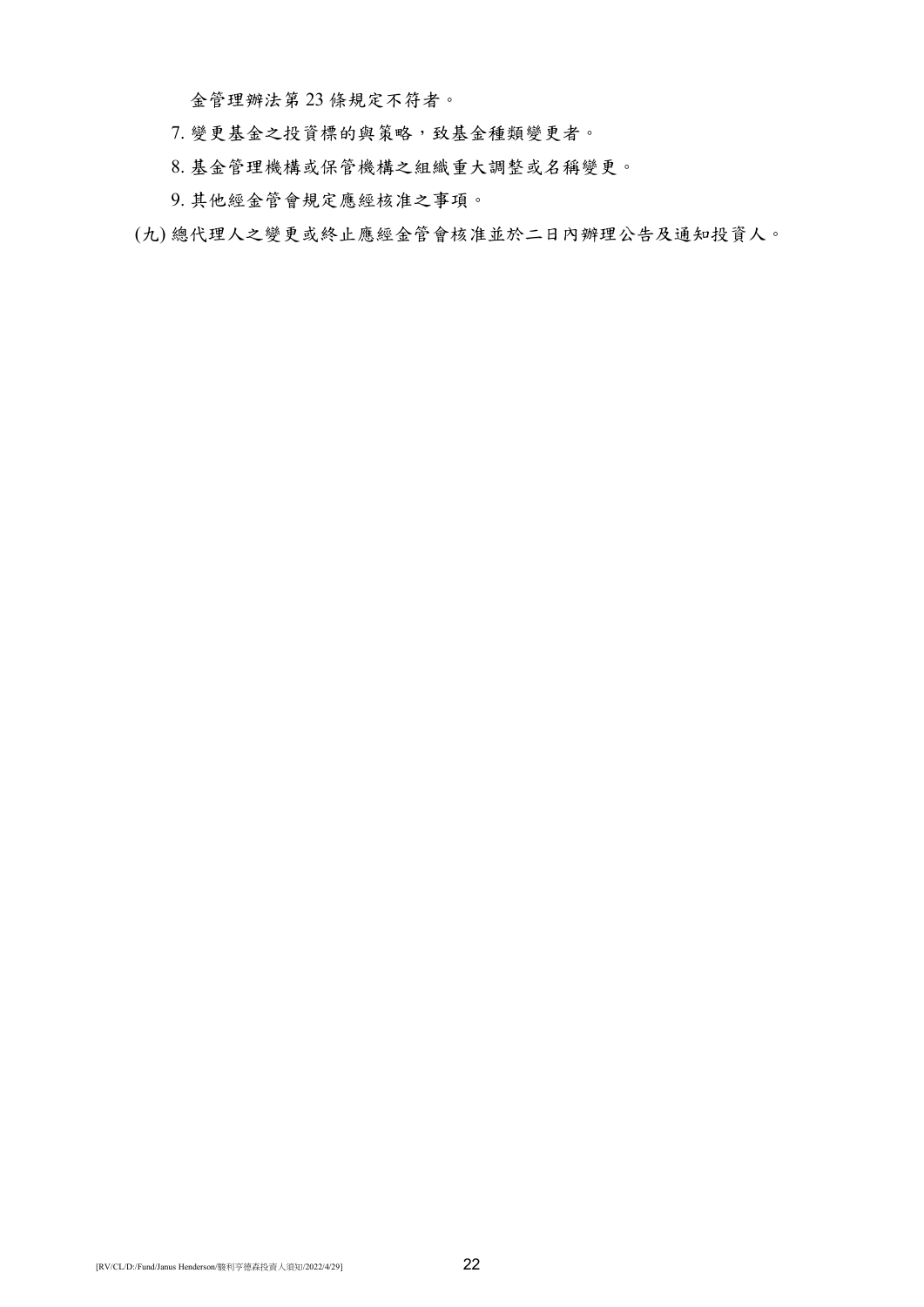## 六、境外基金機構、總代理人及銷售機構與投資人爭議之處理方式:

## **(**一**)** 境外基金機構對境外基金與投資人間之爭議處理方式及管轄法院

當投資人與境外基金機構發生任何爭議時,投資人得向其銷售機構或總代理人提出申訴。 如投資人向銷售機構提出申訴,銷售機構應整理申訴之相關資料後,於兩個營業日內, 將申訴案及相關資料通知總代理人。總代理人於接獲申訴後應立即採取必要行動,以了 解相關爭議之本質,同時如有必要,應連絡銷售機構或境外基金機構以協助處理。總代 理人有義務於接獲前述通知後五個營業日內回覆投資人。

如投資人對總代理人有疑慮,總代理人應立即將結果轉知境外基金機構,並協 助投資人與境外基金機構進行溝通與協商。如投資人在國內提起訴訟,應依我國民事訴 訟法定其管轄法院;如在國外對境外基金機構提起訴訟,其管轄法院應依相關外國法令 定之。若有必要於國外進行仲裁或訴訟時,所屬銷售機構及總代理人將盡力依公開說明 書及相關法令之規定協助投資人。

- (二) 依境外基金管理辦法第 11 條規定,總代理人擔任境外基金機構在中華民國境內有關訴 訟及一切文件之送達代收人。投資人或其他利害關係人欲送達境外基金機構之相關文件, 應寄交予總代理人,以便將該等文件轉交境外基金機構。
- (三) 就不可歸責總代理人或銷售機構之情事,總代理人或銷售機構應協助投資人處理以下有 關保障投資人權益之事項:
	- 1. 投資人與總代理人或銷售機構間之任何爭議,應依照本投資人須知協助投資人保障 其權益相關之規定提出申訴;
	- 2. 投資人與境外基金機構間之任何爭議事件,應依照本投資人須知之規定提出申訴, 以協助投資人保障其權益;及
	- 3. 於某些特定案例中,總代理人或銷售機構可指派對該案件單獨負責,並設立單一聯 絡窗口,以協助投資人處理相關事宜;
	- 4. 依具體個案及實際需求,應安排翻譯或其他專業人員協助投資人了解相關文件並處 理其他相關事宜;
	- 5. 若總代理人或銷售機構無法繼續辦理境外基金業務時,總代理人或銷售機構應將依 法令協助投資人辦理後續贖回、轉換或其他基金相關事宜;
	- 6. 境外基金機構對股東發布重大影響股東權益事項之有關訊息時,總代理人及銷售機 構應立即將該訊息通知股東及其投資人,並彙整股東及投資人之意見,透過總代理 人或直接送達境外基金機構;
	- 7. 依具體個案, 以書面或電子檔案提供投資人如交易確認書或對帳單等細節, 以利投 資人查詢;
	- 8. 若投資人申訴事項涉及銷售機構於銷售時未充分告知費用資訊(如分銷費等費用)致生 投資糾紛,本公司將與銷售機構共同研議妥適處理措施,俾維護投資人權益。
	- 9. 其他總代理人或銷售機構依具體個案及需求應協助投資人之相關事宜。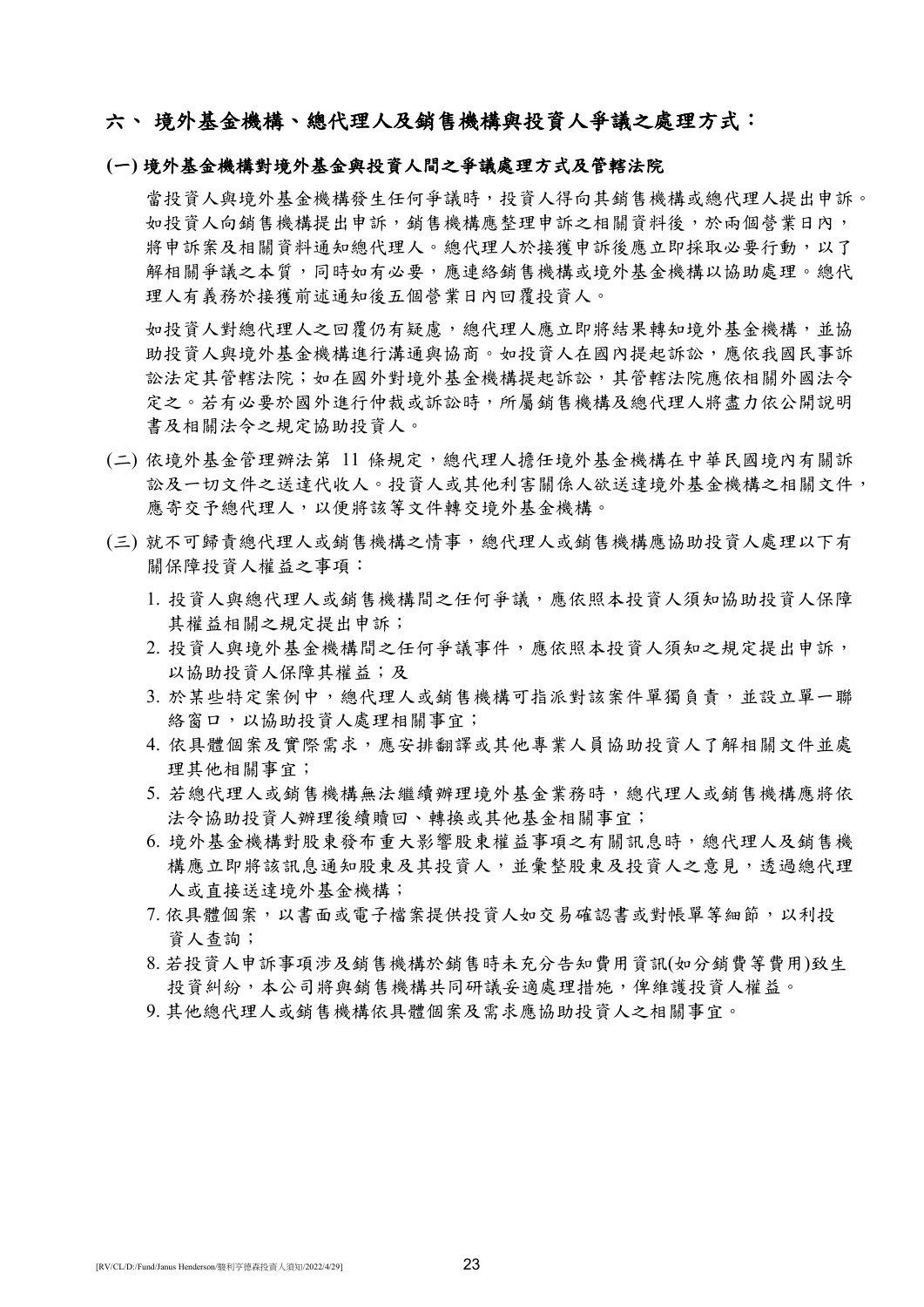## 七、 協助投資人權益之保護方式:

## **(**一**)** 投資人與總代理人或銷售機構發生爭議或訴訟之處理方式

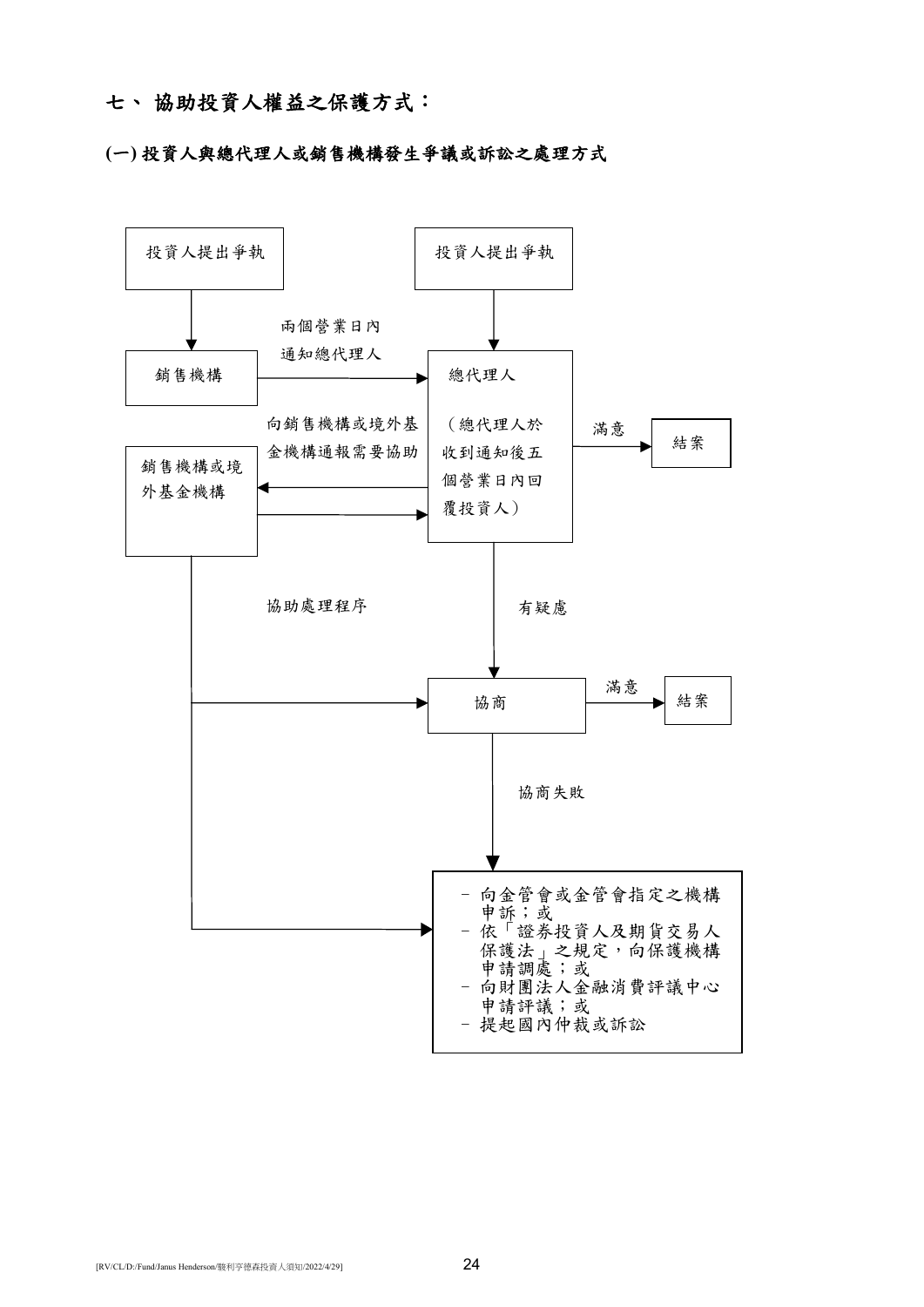## **(**二**)** 投資人於境外與境外基金機構發生爭議或訴訟之處理方式

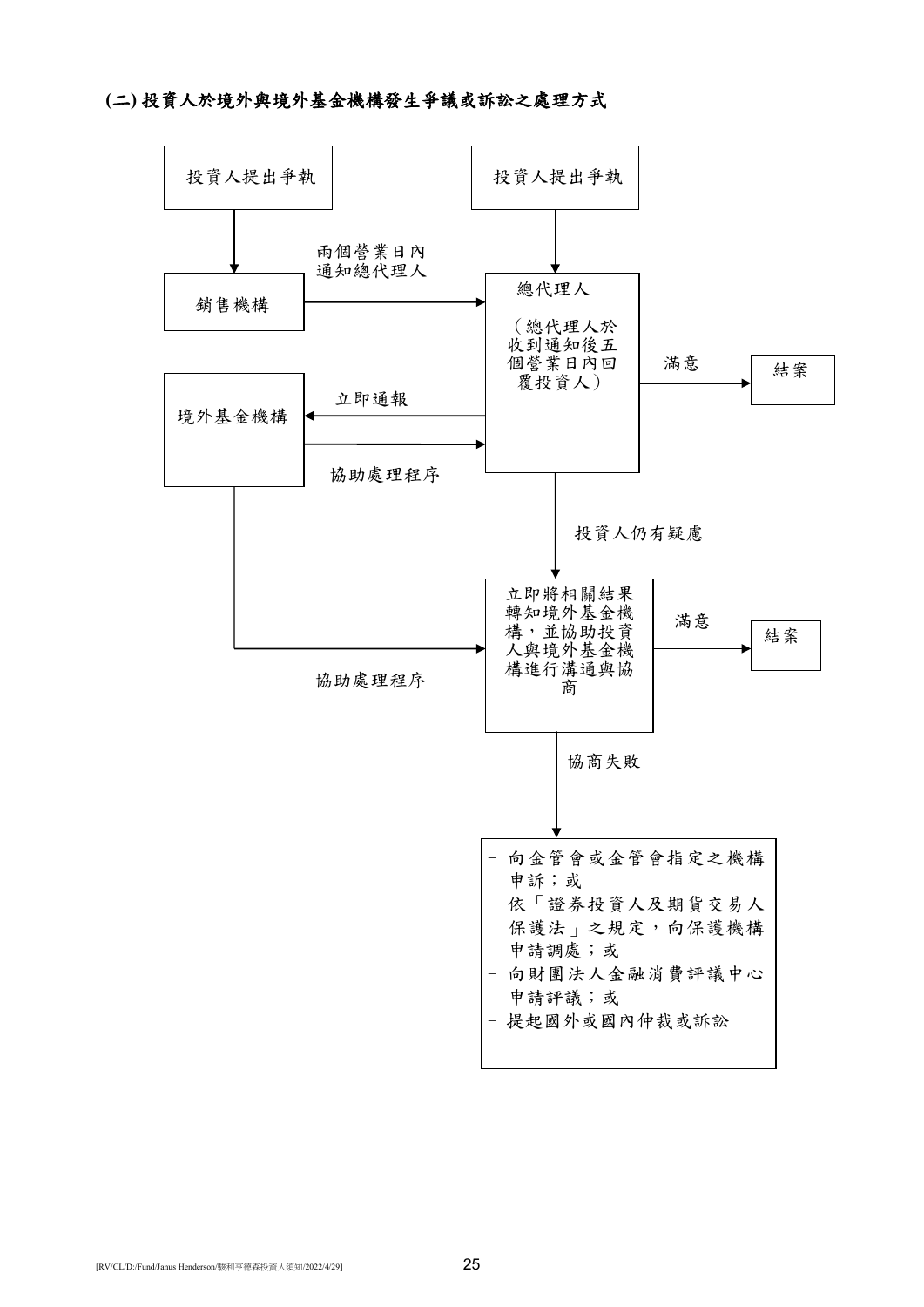- (三) 因境外基金之募集及銷售業務與境外基金總代理人或銷售機構發生爭議時,投資人亦可 透過以下列方式尋求協助。
	- 1. 依"境外基金管理辦法"第 56 條規定,投資人得向金融監督管理委員會證券期貨局 或中華民國證券投資信託暨顧問商業同業公會申訴。其聯絡方式如下:

金融監督管理委員會證券期貨局 地址:臺北市新生南路 1 段 85 號 電話: (02)8773-5100; (02)8773-5111 網址:www.sfb.gov.tw

中華民國證券投資信託暨顧問商業同業公會 地址:臺北市中山區 104 長春路 145 號 3 樓 電話:(02)2581-7288 網址:www.sitca.org.tw 電子郵件: [cservice@sitca.org.tw](mailto:cservice@sitca.org.tw)

2. 依"境外基金管理辦法"第 56 條及證券投資人及期貨交易人保護法第 22 條之規定, 投資人得向證券投資人及期貨交易人保護中心申請調處。投資人應依相關程序提出調 處申請書,並按相對人人數提出足額繕本,如投資人委任代理人為之者,應出具委任 書狀。投資人得連結至證券投資人及期貨交易人保護中心網站取得相關資訊,其連絡 方式如下:

證券投資人及期貨交易人保護中心 地址:臺北市民權東路三段一七八號十二樓 投資人服務專線:(02)2712-8899 網址:www.sfipc.org.tw 電子郵件: [sfipc@sfipc.org.tw](mailto:sfipc@sfipc.org.tw)

3. 投資人得依金融消費者保護法第 13 條之規定,向財團法人金融消費評議中心提出申 請評議,其連絡方式如下:

財團法人金融消費評議中心 地址:臺北市中正區忠孝西路一段 4 號 17 樓(崇聖大樓) 電話:0800-789-885;02-2316-1288 傳真:02-2316-1299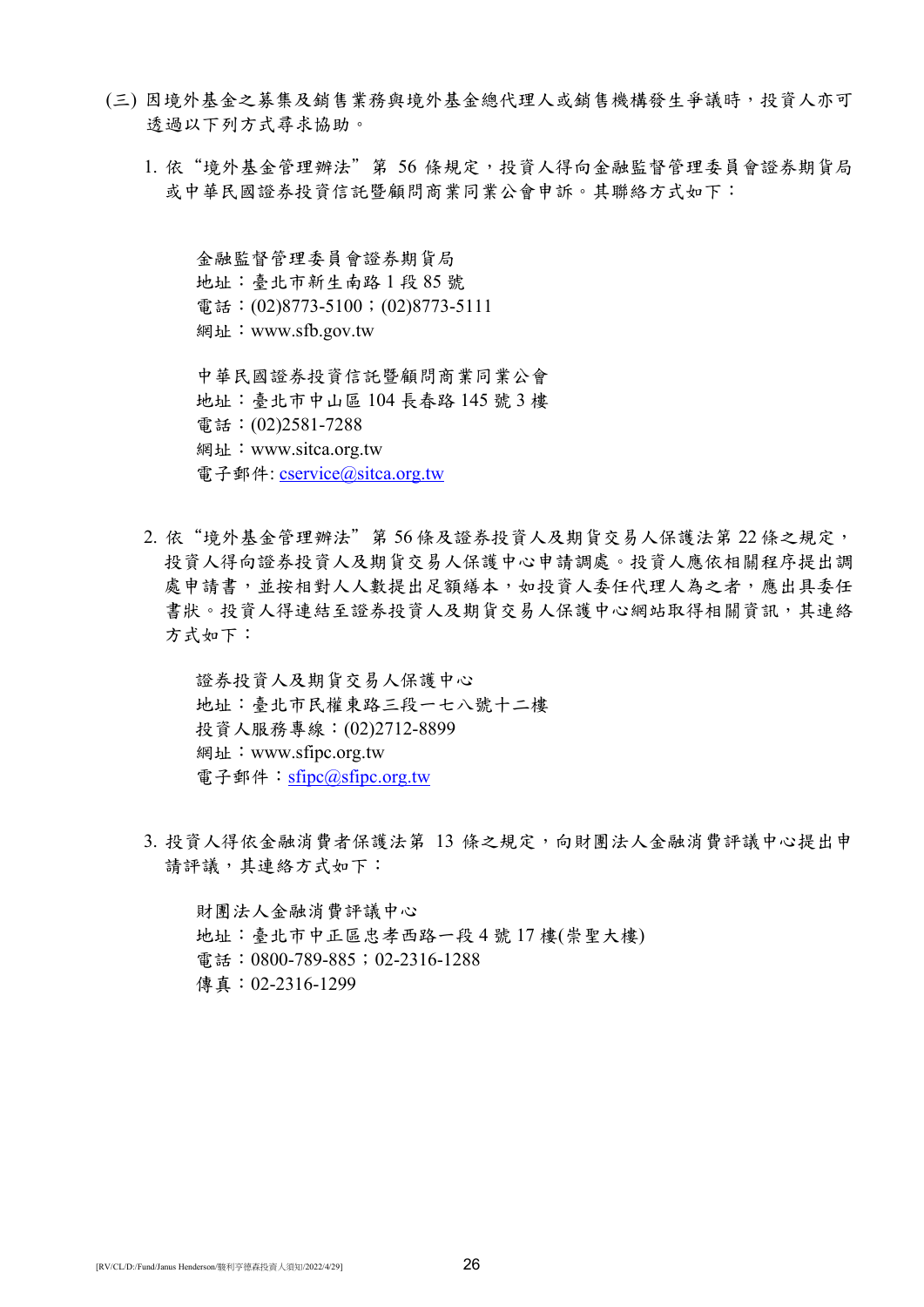## 八、 說明交付表彰投資人權益之憑證種類:

境外基金發行機構僅發行記名股份,且相關股份之所有權明細將記錄於境外基金發行機構之 股份登記表。基金股份並未發行實體股票。

#### 一、以投資人名義直接申購

行政管理機構在收到足額申購款項後,將於七個營業日內,把一份與境外基金發行機構 股份登記表內容相同且註明股權明細之書面確認,直接寄交予行政管理機構簿冊內登記 之股東。此確認書可依股東之要求,以電子郵件或傳真方式寄送。

#### 二、以總代理人及銷售機構名義申購

行政管理機構在收到足額申購款項後,將於七個營業日內,把一份與境外基金發行機構 股份登記表內容相同且註明股權明細之書面確認,寄交予總代理人或銷售機構,再轉交 予投資人。此確認書可依股東之要求,以電子郵件或傳真方式寄送。

登記股東可直接或透過總代理人或銷售機構要求投資顧問公司或行政管理機構,就其在 境外基金發行機構內所持有之股份,重新發給確認書。

## 九、 其他經主管機關規定之事項。

#### **(**一**)** 頻繁交易及**/**或短線交易

境外基金發行機構盼望投資人都能抱持長期心態從事基金投資。過於頻繁及/或過於短 線的交易行為不僅會打亂基金操作策略,更會無端增加基金費用負擔和影響投資獲利, 帶來對其他股東,尤其對長期股東的不公平後果。同時,境外基金發行機構及/或境外 基金管理機構亦保留對任何申請人或股東不經通知,逕行拒絕其購股申請和股份轉換申 請的權利。舉例來說,一旦分層投資顧問確信某筆交易由於交易規模、交易頻率或存在 其他因素,會讓基金從事投資時無法完全遵照基金投資政策進行,或讓基金受到其他不 好的影響,此時境外基金發行機構及/或境外基金管理機構就會拒絕受理這筆購股委託。

同一家分銷代理商及/或機構投資人若出現集體下單交易的情形,可能會被列入政策觀 察名單。境外基金發行機構及/或境外基金管理機構必要時會直接或透過他人,對這類 交易做全部或部份拒絕受理處置。境外基金發行機構只要發現分銷代理商所接受,或向 境外基金發行機構所下單的交易違反境外基金發行機構政策,將被視為不可接受之交易, 屆時境外基金發行機構及/或境外基金管理機構會在境外基金發行機構受理相關交易後 的次一個營業日,將該筆交易予以取消或撤銷。

但股東應瞭解,這些以維護長期股東利益為著眼點的政策,無論在制訂、實施及執行上 都存在一些實務上的困難,例如境外基金發行機構及/或境外基金管理機構就無法緊盯, 甚至查看哪家分銷代理商放任投資人從事頻繁交易或短線交易;或哪家分銷代理商會代 投資人持有股份,而在將申購、轉換、贖回等委託單傳送到境外基金發行機構及/或境 外基金管理機構時,趁便夾帶一些集體交易行為。缺少中介機構提供特定中介機構帳戶 交易資訊,過戶代理人及/或境外基金管理機構將無法取得用以監控和偵測中介機構帳 戶之潛在頻繁及/或短線交易所必需之相關資訊。因此,如若此等活動係透過中介機構 之帳戶進行,則過戶代理人、境外基金管理機構和境外基金發行機構將不就此負責,不 論該等中介機構是否採取行動防範此等活動發生或再發生。中介機構應自行負責判定交 易是否違反限制規定。境外基金發行機構及/或境外基金管理機構如測得或懷疑任何中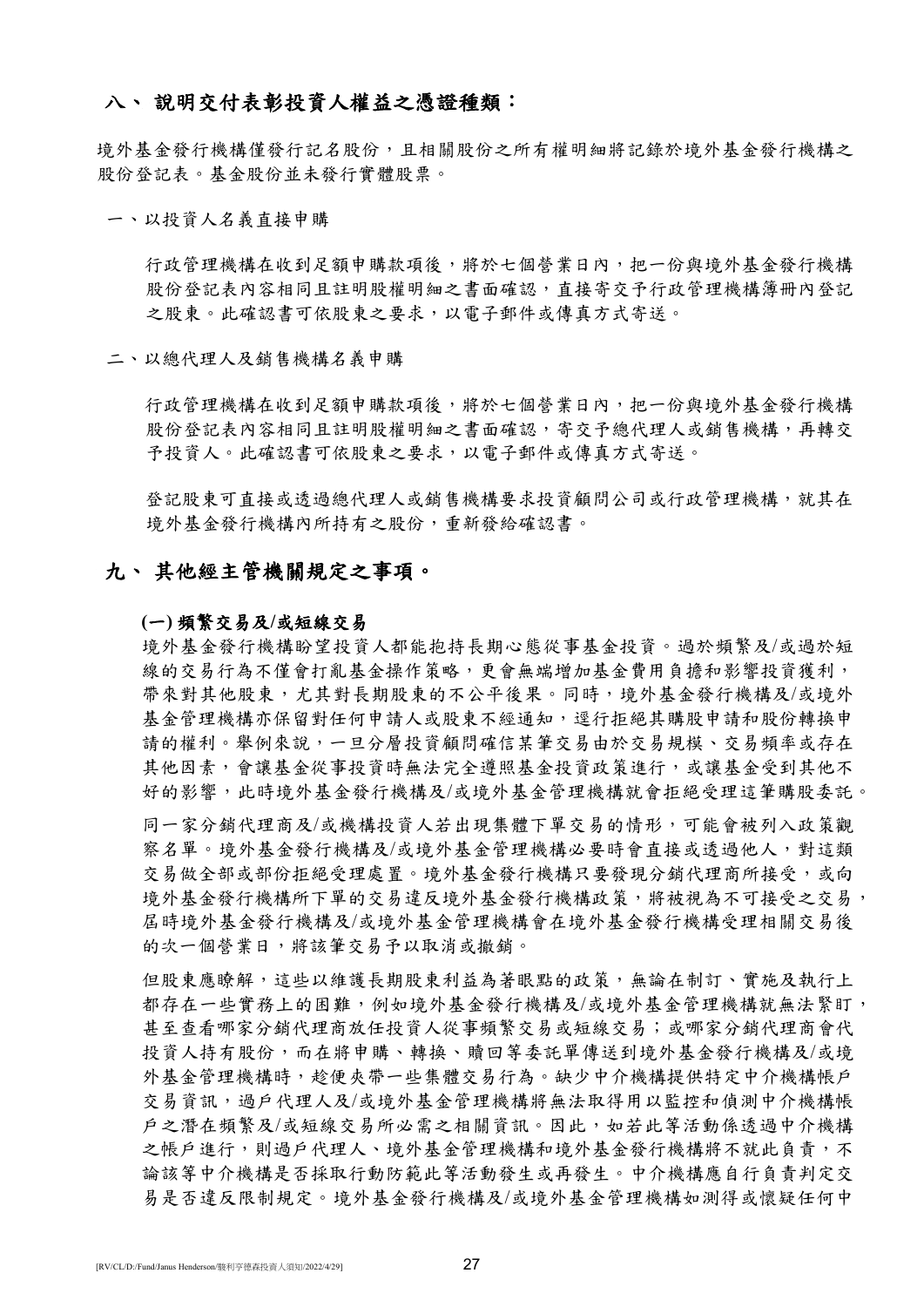介機構帳戶有從事頻繁交易及/或短線交易之情事,則境外基金發行機構有權拒絕該等 中介機構帳戶之任何申購或交換申請,以免對基金造成傷害。

此外,股東(包括但不限於)組合型基金、資產配置基金、結構型商品及單位信託連結 商品等,也都隨時有可能根據本身的投資使命或投資策略調整對境外基金發行機構及境 外基金管理機構或對個別基金的資金比重,因此,境外基金發行機構及境外基金管理機 構不能不在長期股東利益與這類型股東利益間求取某些平衡點,惟無法保證這種平衡點 一定能讓所有人都滿意。

投資於非美國證券發行人之基金可能將面臨較大的頻繁交易及/或短線交易風險。股東 可能企圖利用因非美國證券市場收盤後發生而基金之淨資產價值無法及時反映之事件, 致基金持有之證券得預測之價格變動進行套利(稱「價格套利」)。此等套利機會也可 能在不投資於非美國證券的基金上,如基金持有的某一證券被暫停交易,而在次一個營 業日的基金淨資產計價前,該證券仍未獲得重新開放交易時(稱「評價時間差」)。

境外基金發行機構及/或境外基金管理機構所可能採用抑制頻繁交易及/或短線交易的方 法,有以下幾種:

#### 1. 公允價值評定法

行政管理人可能會運用公允價值評定法調整每股淨值數據,以使其更準確反映基金投資 標的於評價時點的公允價值,這個過程中得引用由獨立第三人所提供有系統的公允評價 模型進行評價,以執行對股權證券及/或固定入息證券之評價及/或防止價格套利,俾如 實反映外國交易所收盤後至評價時點間所發生的變化。

#### 2. 對轉換權和雙向交易設限

轉換權的本意絕非為了方便頻繁交易及/或短線交易而設,境外基金發行機構及/或境外 基金管理機構保留對轉換購股交易予以不經通知逕行拒絕受理的權利。不論過戶代理人、 境外基金管理機構還是境外基金發行機構均無法監看中介機構透過綜合帳戶所為之「雙 向交易」,此等狀況下中介機構應負責監控其帳戶,以判定交易是否違反限制規定。所 謂「雙向交易」是指辦理某基金贖回或換出任何基金後(無論循任何方式),又申購或轉 換回任何基金(無論循任何方式)的交易行為,境外基金發行機構及/或境外基金管理機構 可能對個別股東的雙向交易次數進行設限,包括持有股票綜合帳戶的中介機構。

#### **(**二**)**公平價格調整機制

境外基金發行機構及/或境外基金管理機構所可能採用抑制頻繁交易及/或短線交易的方 法之一為公允價值評定法。行政管理人可能會運用公允價值評定法調整每股淨值數據, 以使其更準確反映基金投資標的於評價時點的公允價值,此過程中得引用由獨立第三人 所提供有系統的公允評價模型進行評價,以執行對股權證券及/或固定入息證券之評價 及/或防止價格套利,俾如實反映外國交易所收盤後至評價時點間所發生的變化。該調 整後淨值適用於所有當日申購、贖回或轉換之投資人,不論投資人申購金額多寡,均以 調整後淨值計算。

#### **(**三**)**匯兌風險

境外基金係以美元/歐元等外幣計價/交易,投資人如以新臺幣進行投資,則於贖回時可 能因匯率變動而須承擔匯兌風險。

#### **(**四**)** 衍生性金融商品之運用

除基金之投資政策章節另有規定外,副投資顧問僅得採用買賣期貨、期權、交換以及其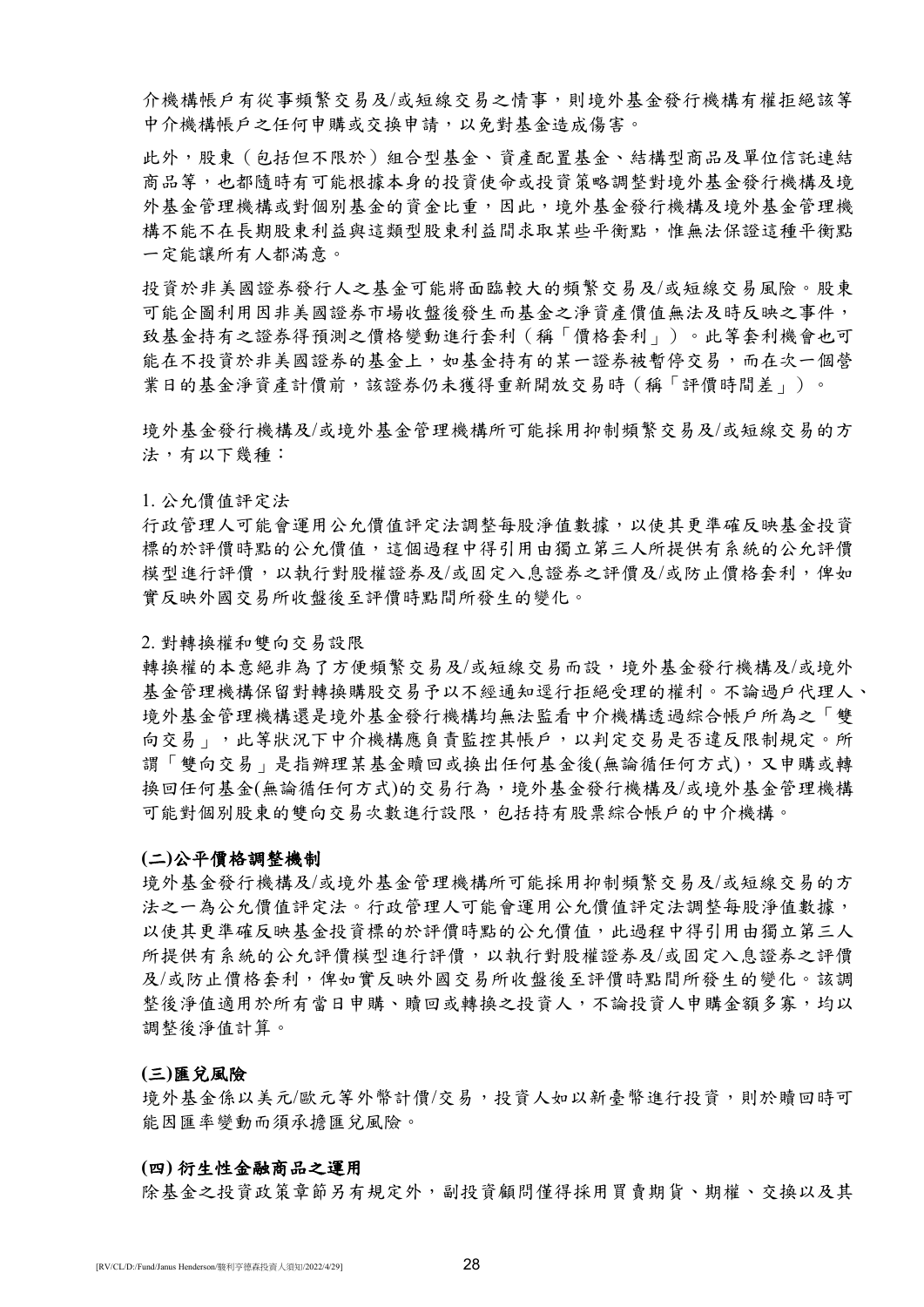他衍生性金融商品等投資方式和工具,以便有效率地經管投資組合(如降低風險、降低 成本、增加基金資本或收益),且副投資顧問須符合央行隨時規定的條件及限制。當基 金經許可基於投資之目的投資於衍生性金融商品時,副投資顧問應遵守基金投資政策中 所規定之限制,並須符合央行隨時規定的條件和限制。適用於各基金有關基於投資之目 的而使用衍生性金融商品的限制概述如下:

(一)不可基於投資之目的而投資於衍生性金融商品的基金:

- 駿利亨德森英達美國重點基金
- (二)可基於投資之目的將淨資產價值最多 10%投資於衍生性金融商品的基金
- 駿利亨德森平衡基金 (本基金某些股份類別之配息來源可能為本金)
- 駿利亨德森環球生命科技基金
- 駿利亨德森環球研究基金
- 駿利亨德森環球科技創新基金(原名稱為駿利亨德森環球科技基金)
- 駿利亨德森美國逆勢機會基金(原名稱為駿利亨德森策略 Alpha 基金)
- 駿利亨德森美國研究基金
- 駿利亨德森美國 40 基金
- 駿利亨德森美國創業基金
- 駿利亨德森美國價值中小基金(原名稱為駿利亨德森美國策略價值基金)
- 駿利亨德森環球房地產股票收益基金(原名稱為駿利亨德森環球房地產基金) (本基 金某些股份類別之配息來源可能為本金)
- 駿利亨德森靈活入息基金 (本基金某些股份類別之配息來源可能為本金)
- 駿利亨德森非投資等級債券基金(原名稱為駿利亨德森高收益基金 (本基金某些股 份類別之配息來源可能為本金)
- 駿利亨德森美國短期債券基金

如上文所揭露,各基金亦得為投資組合管理效率使用投資技巧及工具。

公開說明書附錄 1 載有關於必須遵守和當前為央行所核准的投資方式和工具的說明以及 附錄 2 載有此等衍生性金融商品投資可進行報價或交易之受規範市場名單。此外,適於 某個基金在今後採用的新投資方式和工具可能得到開發,基金可在事先經央行核准並遵 守其規定的任何限制的情況下採用這些新的方式和工具。根據基金持有人之請求,本公 司應提供有關其所應用之計量風險管理限制、其使用之風險管理方法、與主要投資類型 中風險與收益之最新發展等補充資訊。

基金總曝險係以承諾法計算。基於投資目的而使用衍生性商品可能會創造槓桿。在可預 期的風險管理過程中,因使用衍生性商品所導致的槓桿或風險,可以運用承諾法或風險 值(「風險值」)法來衡量。如果採用承諾法,基金槓桿不得超過該基金之總資產淨值。 承諾法計算槓桿時是衡量前述衍生性金融商品標的資產之市值。若基金採取的是風險值 法,則如果使用相對風險有用就基金每日相對風險值不得超過另一未使用衍生性商品 之可比較投資組合或基準指標之每日風險值的兩倍。若使用絕對風險值,投資顧問之計 算時間範圍最高可達 10 天,此時基金的絕對風險值不得超過總資產淨值的 14.1%。風 險值之計算可能依下列參數為之:(a) 單尾信賴區間為 99%;(b)持有期間為 10 天;(c)除 因價格波動性大幅增加而具正當性之較短觀察期間(如極端之市場狀況),有效風險因素 (歷史)觀察期間至少為一年(250 個營業日);(d)資料集每季更新,或於市場價格生重大變 化時更頻繁為之;或(e)至少每日計算。風險值為一種統計方法,利用歷史資料來預測基 金的每日最高可能損失。風險值計算之信賴水準為 99%,亦即有 1%的統計機率可能超 過每日風險值上限。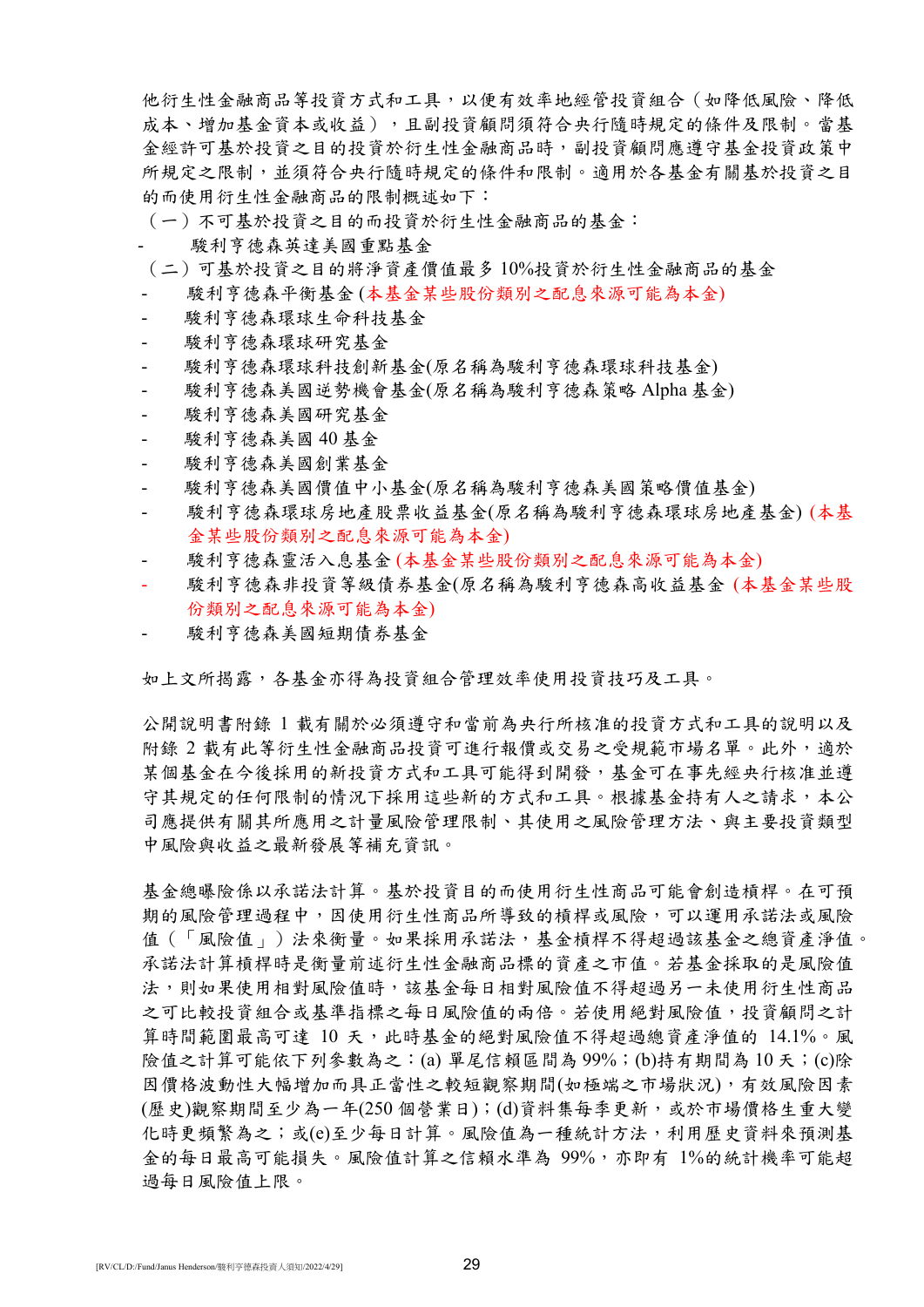為求增進投資組合管理效率,副投資顧問在處理證券買入交易與運用投資組合效率管理 技巧及工具時,均會讓代替境外基金發行機構受理並接受申購指令的交割款項,能在相 關基金的交割時間之前收到,以及讓此類證券購買交易在上開交割時間之前完成交割作 業;但基金在計算投資比重上限、投資組合效率管理技巧與工具限額時,應將此等證券 購買交易、對投資組合效率的管理技巧及工具之運用情形納入考量。

境外基金發行機構為避險(不問係因市場波動、貨幣變更、利率風險或其他因素)或為 有效管理投資組合(惟應遵循本基金之投資目標)等目的,得於遵守附錄一之條款及限 制下,簽訂附條件買回或附條件賣回契約及證券借貸安排。

因店頭市場交易,或因本基金相關有效投資組合管理技術所致之擔保品,其適用政策應 遵循公開說明書附錄 1 所載各項規定。該等規定載明許可之擔保品類型、必要之擔保水 準和折價政策,以及若為現金擔保品時,中央銀行根據 UCITS 規定所制定之再投資政 策。基金得收受之擔保品類型包括現金與非現金資產,例如股票、債權證券及貨幣市場 工具。有時在符合公開說明書附錄 1 所載規定之情況下,投資顧問/副投資顧問若判定 特定交易對手、擔保品資產之特色、市場條件或其他情況適合時,得依其裁量權調整擔 保品水準政策及折價政策。投資顧問/副投資顧問對擔保品適用之折價係依所收擔保品 各資產類別為調整,並將資產之特色,例如信用狀況及/或價格波動性,以及任何根據 公開說明書附錄 1 所載規定而進行的壓力測試結果納入考量。採取任何特定折價政策或 不採取任何折價的決定,均應以此項政策為依據。

基金若以現金擔保品進行再投資,則該基金便曝露於損失該等投資之風險。若產生損失, 則該等擔保品的價值將減少,基金的交易對手違約保障便會降低。現金擔保品再投資相 關風險與基金其他投資所承受之風險大致相當。詳情請參見公開說明書「風險因素和特 別考慮因素」一節說明。

因證券借貸、附買回與附賣回協議等有效投資組合管理技術所生之直接和間接操作成本 與費用,可自基金收入(例如收入分享協議所得)中扣除。此等成本和費用不得包含隱 性收入。所有因此等有效投資組合管理技術所生之收入,將於扣除直接和間接操作成本 後,返還予相關基金。直接和間接操作成本與費用的可能支付對象包括銀行、投資公司、 經紀-交易商、證券借貸代理商或其他金融機構或中介機構,而且可能為保管機構之關 係人。此等有效投資組合管理技術於相關會計報告期間所生之收入,所生之直接和間接 操作成本與費用,以及此等有效投資組合管理技術的交易對手身份,均將於本基金年報 和半年報中揭露。

#### **(**五**)**配息政策

#### **1.** 分派股份類別之說明

分派股份類別擬宣派及配息,由下述之全部或部分投資收入與已實現和未實現淨資本 利得及/或本金所構成。

分派股份類別可視其配息政策註記為四種股份類別之一,且在股份類別名稱中以數字 1、 3、4 或 5 註記。

#### 系列 **1** 股份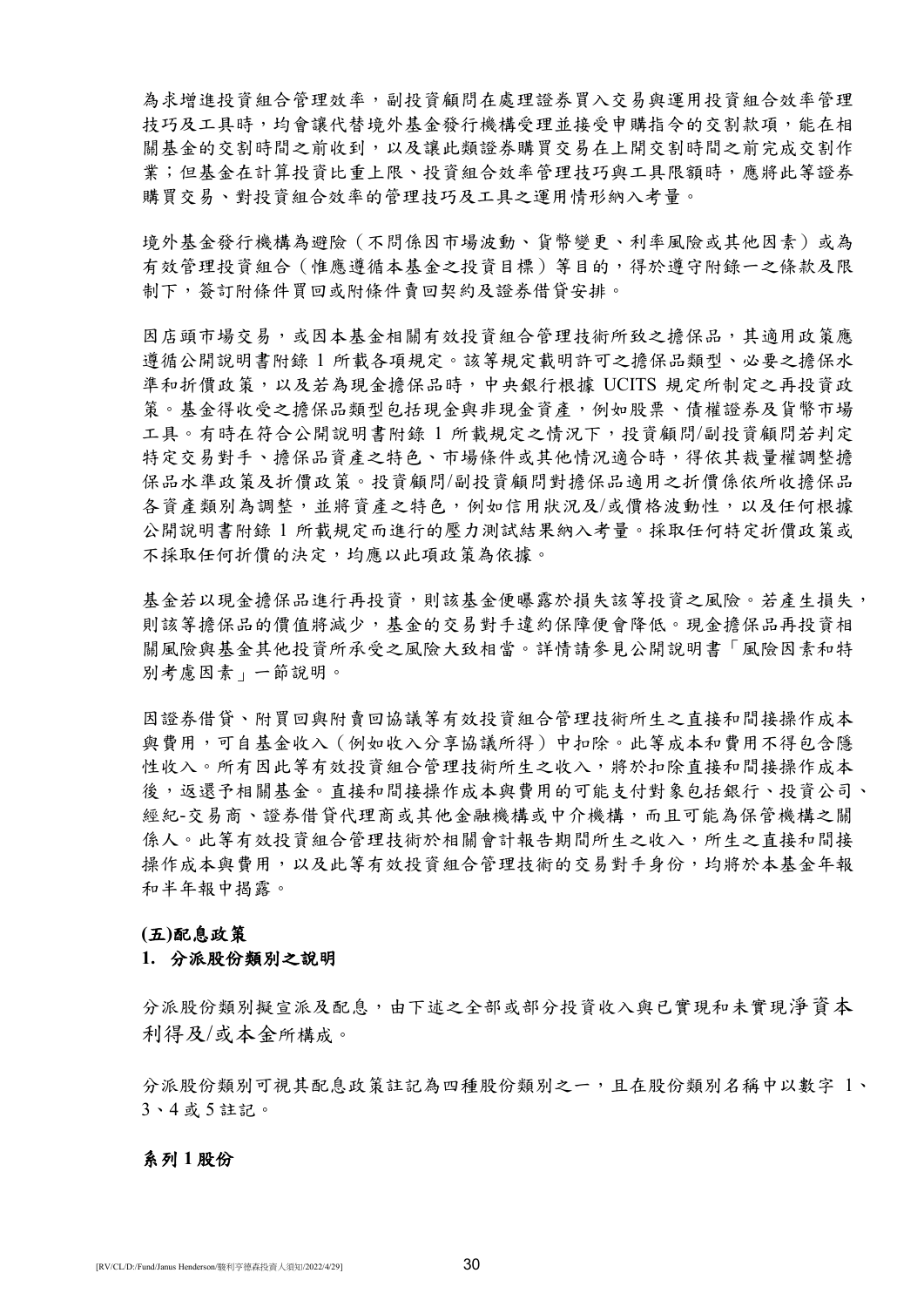配息政策為將相關會計期間內投資收益扣除費用、收費與支出後,幾乎全數進行分派。 配息不包含已實現與未實現資本利得。

於宣佈股利之日前,未分派及及未分派之已實現淨資本利得將予以保留並計 入各股份類別之淨資產價值。

### 系列 **3** 股份

配息政策為將相關會計期間內投資收益扣除費用、收費與支出前,幾乎全數進行分派。

為增加可分配之投資收益,系列 3 股份將自本金扣除費用、收費與支出。此可能侵蝕本 金並減少潛在長期資本增長。請注意此種支付股息依當地稅務法規可能視為(且可課稅) 收入,建議持有人就此洽詢專業顧問意見。

#### 系列 **4** 股份

配息政策為將相關會計期間內投資收益(可能加一部分本金)扣除費用、收費與支出前, 幾乎全數進行分派。為提高可分配之投資收益,系列 4 股份級別將自本金扣除費用、收 費與支出,且配息亦可能包含已實現與未實現資本利得與原始投資本金。

配息的計算將由董事以在該等會計期間內自提供股東一致性配息的出發點酌情定之。為 維持支付股息,得依董事之裁量,自本金支付最高 100%之股息。應謹記任何 自本金支付之股息將減少相當於該股息金額之股份價值。

因配息可能源自相關基金之本金,該基金相關股份類別之股東受有較高之本金侵蝕風險, 且「收入」將透過放棄股東對該基金相關類股投資之潛在未來資本成長達成, 且未來報酬之價值亦可能受減損此循環可能持續至所有本金耗盡為止。請注意自 本金支付股息所生之稅務影響可能不同於自收入配息,建議持有人就此洽詢專 業顧問意見。

#### 系列 **5** 股份

配息政策為將相關會計期間內投資收益(可能加一部分本金)扣除費用、收費 與支出前,幾乎全數進行分派。為提高可分配之投資收益,系列 5 股份級 別將自本金扣除費用、收費與支出,且配息亦可能包含已實現與未實現資 本利得與原始投資本金。

配息的計算將由董事以在該等會計期間內自提供股東一致性配息之出發點酌情定之。為 維持支付股息,得依董事之裁量,自本金支付最高 100%之股息。應謹記任何 自本金支付之股息將減少相當於該股息金額之股份價值。

因股息可能源自相關基金之本金,相關類股之股東受有較高之本金受侵蝕風險,且「收 入、將透過放棄股東對該基金相關類股投資之潛在未來資本成長達成,且未來報酬之價 值亦可能受減損。此循環將持續至所有本金耗盡為止。請注意自本金支付股息所生之稅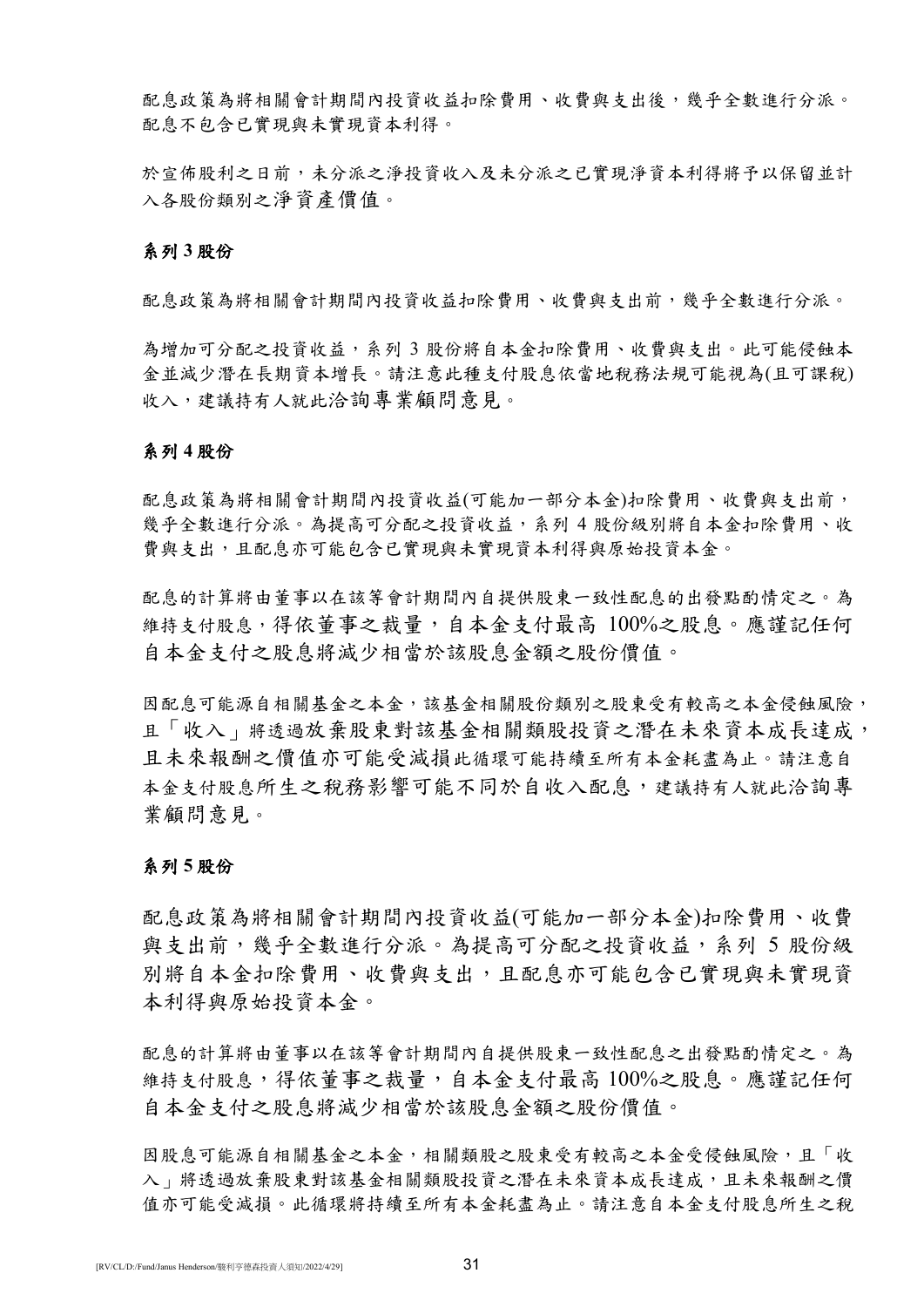務影響可能不同於自收入配息,建議持有人就此洽詢專業顧問意見。

值得注意的是,自本金支付費用和開支之股份類別(可能將特定費用和開支列入資本項 而非收入項)之股息宣告,可能導致投資人投入此級別的資本遭到侵蝕,並放棄未來資 本成長的部分可能性來提高收益。

### **2.** 配息頻率

配息股份類別之配息頻率可能不同。配息股份類別得按月、季、每半年或每年分配,並 於推出相關股份類別時決定。

股份類別的配息頻率(除每年分配之股份類別外)將以下列小寫字母在股份類別的名稱中 註記。

#### 系列 **m** 股份

按月支付股息的股份類別;正常而言將在每月第15日分配,除非第15日非營業日,在 此情況下,則會在該月的第 15 日前最後一個營業日分配。

#### 系列 **q** 股份

按季配息的股份類別;各基金配息宣告日請詳見公開說明書。

#### 系列 **s** 股份

按每半年支付股息的股份類別;各基金配息宣告日請詳見公開說明書。

#### **(**六**)** 稀釋調整

於計算各基金任一交易日之每股資產淨值時,基金公司於下列情形得依其裁量適用稀釋 調整以對各股份類別之每股資產淨值為調整:(1)倘淨申購或贖回超過預定之基金淨資產 價值門檻(該門檻係由董事就各基金隨時設定)或(2)於其他發生基金淨申購或贖回之情形, 經董事或其授權之人合理認定進行稀釋調整係符合現有股東最大利益者。

倘未採行稀釋調整,申購或贖回之執行價格無法反映基金為因應大規模現金流入或流出 而交易投資標的之支出,包含交易價差、市場影響、佣金及移轉稅。該支出可能對基金 其餘股東之利益生重大不利影響。

各基金稀釋調整之金額將參考交易該基金投資標的之預估支出(包含任何交易價差、市 場影響、佣金及移轉稅)於特定交易日予以計算,並一體適用於各股份類別。於基金發 生淨流入時,稀釋調整將增加每股淨資產價值。基金發生淨流出時,稀釋調整將減少每 股淨資產價值。每股淨資產價值經任何稀釋調整後將在相關交易日適用於相關基金股份 之所有交易。股東得向總代理人及銷售機構索取稀釋調整之詳細資訊。本基金採反稀釋 機制(擺動定價機制)調整基金淨值,該淨值適用於所有當日申購之投資者,不論投資 人申贖金額多寡,均會以調整後淨值計算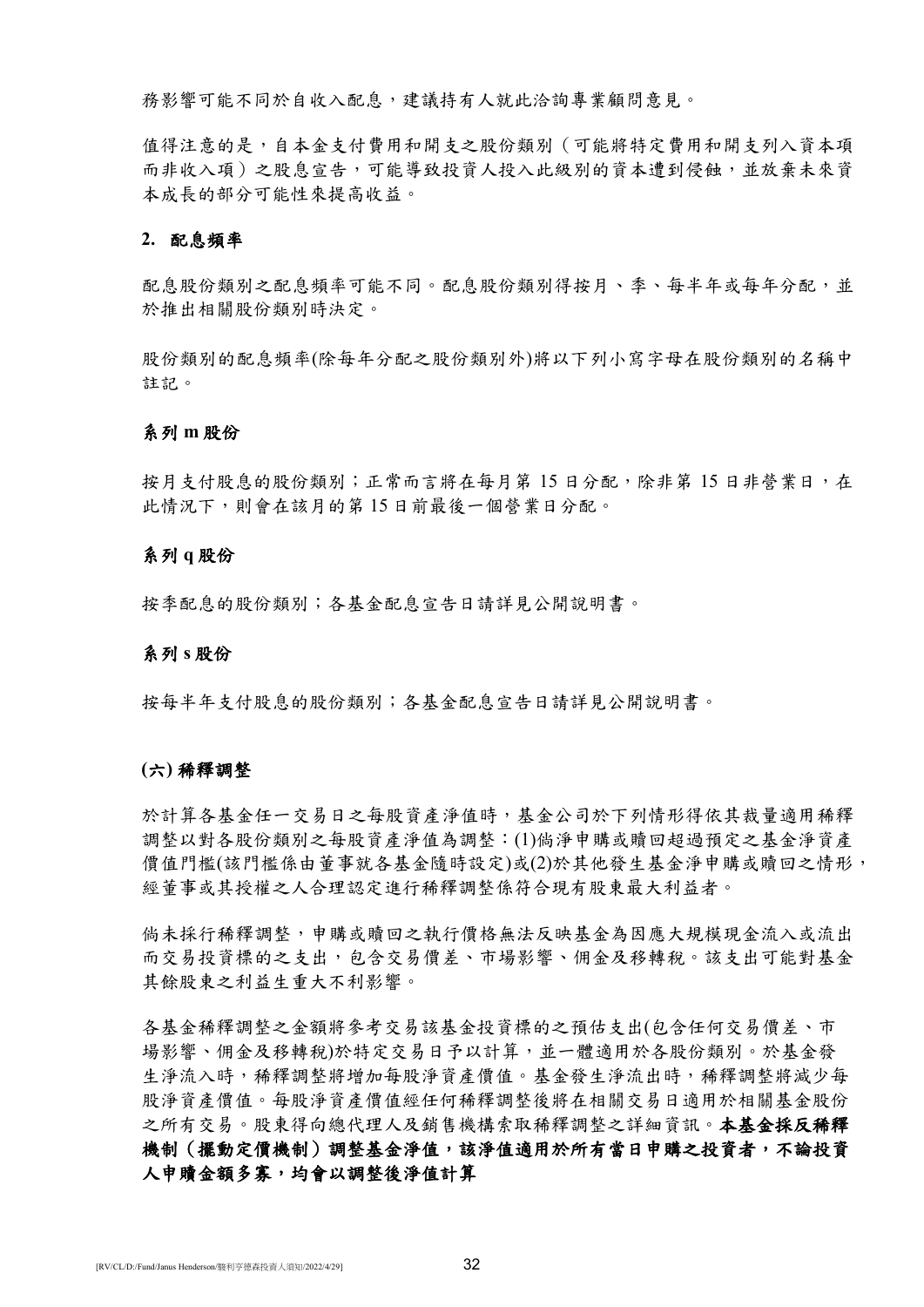## 【註一】中華民國證券投資信託暨顧問商業同業公會基金風險報酬等級分類標準

中華民國證券投資信託暨顧問商業同業公會風險報酬等級係依基金類型、投資區域或主 要投資標的/產業,由低至高,區分為「RR1、RR2、RR3、RR4、RR5」五個風險報酬 等級。本項風險報酬等級僅供參考,投資共同基金之盈虧尚受到國際金融情勢震盪和匯 兌風險影響。投資人宜斟酌個人風險承擔能力及資金可運用期間之長短後投資。

| 基金類型            | 投資區域                                           | 主要投資標的/產業                                                                                                                          | 風險報酬等級                                    |
|-----------------|------------------------------------------------|------------------------------------------------------------------------------------------------------------------------------------|-------------------------------------------|
| 股票型             |                                                | 一般型(已開發市場)、公用事業、電訊、醫療<br>健康護理                                                                                                      | RR <sub>3</sub>                           |
|                 | 全球                                             | 一般型、中小型、金融、倫理/社會責任投資、生<br>物科技、一般科技、資訊科技、工業、能源、替<br>代能源、天然資源、週期性消費品及服務、非週<br>期性消費品及服務、基礎產業、其他產業、未能<br>分類<br>黄金貴金屬<br>公用事業、電訊、醫療健康護理 | RR4<br>RR <sub>5</sub><br>RR <sub>3</sub> |
|                 | 開發)                                            | 一般型、中小型、金融、倫理/社會責任投資、生<br>區域或單 物科技、一般科技、資訊科技、工業、能源、替<br>一國家(已 代能源、天然資源、週期性消費品及服務、非週<br>期性消費品及服務、基礎產業、其他產業、未能<br>分類                 | RR4                                       |
|                 |                                                | 黄金貴金屬                                                                                                                              | RR5                                       |
|                 |                                                | 一般型(單一國家-臺灣)                                                                                                                       | RR4                                       |
|                 | 區域或單<br>一國家 (新<br>興市場<br>亞 洲<br>中華<br>、其<br>他) | 一般型、公用事業、電訊、醫療健康護理、中小<br>型、金融、倫理/社會責任投資、生物科技、一般<br>科技、資訊科技、工業、能源、替代能源、天然<br>資源、週期性消費品及服務、非週期性消費品及<br>服務、基礎產業、黃金貴金屬、其他產業、未能<br>分類   | RR5                                       |
|                 |                                                | 全球、區 投資等級之債券                                                                                                                       | RR <sub>2</sub>                           |
| 債券型 (固定<br>收益型) |                                                | 域 或 單 一 非投資等級之債券<br>國家(已開 可轉換債券                                                                                                    | RR <sub>3</sub>                           |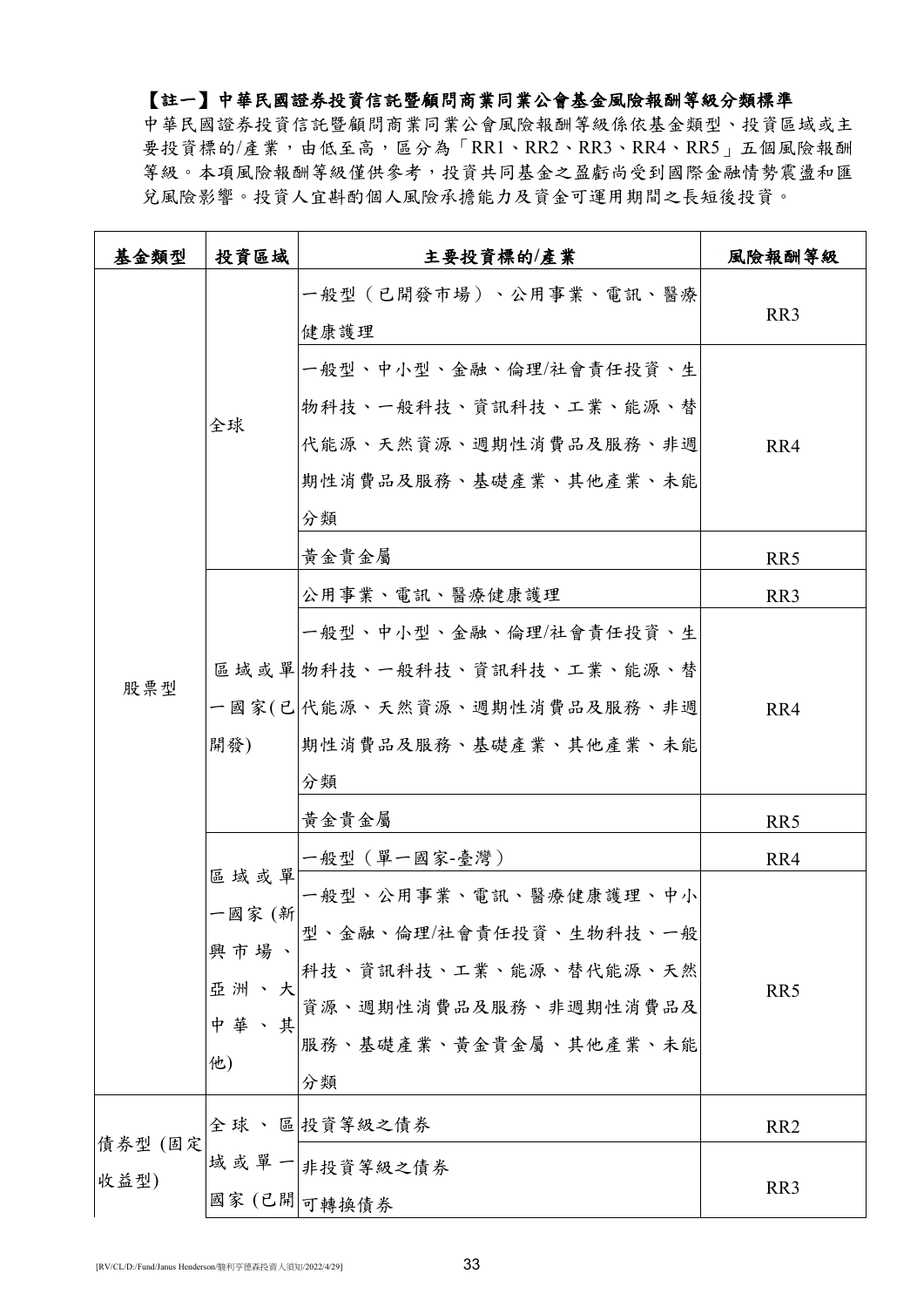| 基金類型   | 投資區域 | 主要投資標的/產業                             | 風險報酬等級               |
|--------|------|---------------------------------------|----------------------|
|        | 發)   | 主要投資標的係動態調整為投資等級債券或非投                 |                      |
|        |      | 資等級債券 (複合式債券基金)                       |                      |
|        |      | 區域或單投資等級之債券                           | RR <sub>2</sub>      |
|        |      | 一國家(新 <br>三國家(新 主要投資標的係動態調整為投資等級債券或非投 |                      |
|        |      | 興市場、資等級債券(複合式債券基金)                    | RR3                  |
|        | 亞洲、大 |                                       |                      |
|        |      | 中華、其非投資等級之債券<br>可轉換債券                 | RR4                  |
|        | 他)   |                                       |                      |
|        |      |                                       | 按基金主要投資標             |
| 保本型    |      |                                       | 的歸屬風險報酬等             |
|        |      |                                       | 级                    |
| 貨幣市場型  |      |                                       | RR1                  |
|        |      |                                       | 依基金之長期核心             |
|        |      |                                       | 投資策略,得基於             |
|        |      |                                       | 股債比例、投資地             |
| 平衡型(混合 |      |                                       | 區等考量,於 RR3           |
| 型)     |      |                                       | 至 RR5 之區間內核          |
|        |      |                                       | 實認定風險報酬等<br>級,並應能舉證其 |
|        |      |                                       | 合理性                  |
|        |      |                                       | 依基金之長期核心             |
| 多重資產型  |      |                                       | 投資策略,基於投             |
|        |      |                                       | 資比例、投資地區             |
|        |      |                                       | 等考量,於 RR3 至          |
|        |      |                                       | RR5 之區間內核實           |
|        |      |                                       | 認定風險報酬等              |
|        |      |                                       | 級,並應能舉證其             |
|        |      |                                       | 合理性。                 |
| 金融資產證  |      | 投資等級                                  | RR <sub>2</sub>      |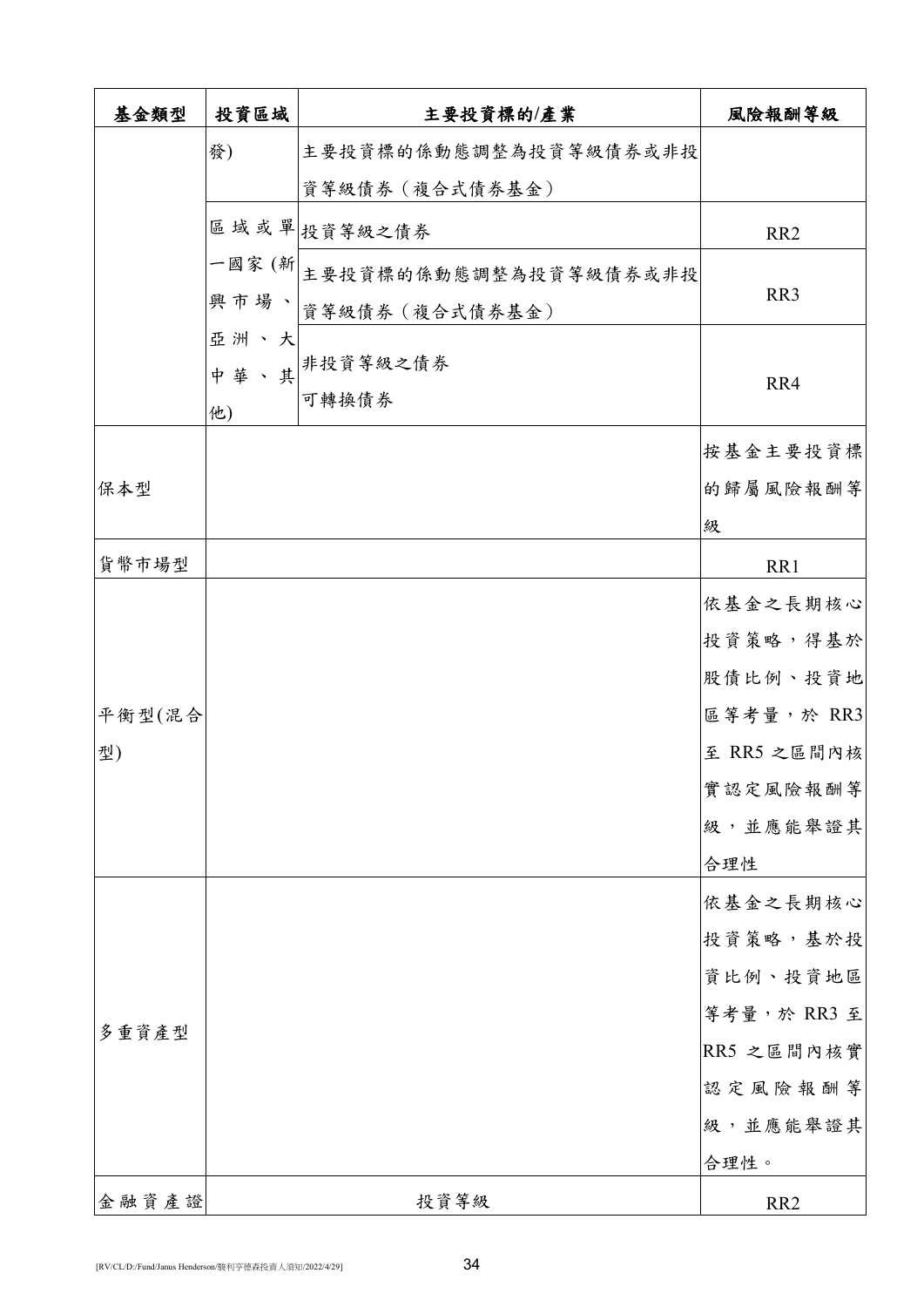| 基金類型        | 投資區域 | 主要投資標的/產業               | 風險報酬等級                                                                                      |
|-------------|------|-------------------------|---------------------------------------------------------------------------------------------|
| 券化型         |      | 非投資等級                   | RR3                                                                                         |
|             |      |                         |                                                                                             |
| 不動產證券<br>化型 |      | 全球、區域或單一國家(已開發)         | RR4                                                                                         |
|             |      | 區域或單一國家(新興市場、亞洲、大中華、其他) | RR5                                                                                         |
| 指數型及        |      |                         |                                                                                             |
| 指數股票型       |      |                         | 同指數追蹤標的之                                                                                    |
| (ETF)       |      |                         | 風險報酬等級                                                                                      |
| 槓桿/反向之      |      |                         |                                                                                             |
| 指數型及指       |      |                         | 以指數追蹤標的之                                                                                    |
| 數股票型        |      |                         | 風險等級,往上加                                                                                    |
| (ETF)       |      |                         | 一個等級                                                                                        |
| 組合型基金       |      |                         | 依基金之長期核心<br>投資策略,基於投<br>資比例、投資地區<br>等考量,於 RR2 至<br>RR5 之區間內核實<br>認定風險報酬等<br>級,並應能舉證其<br>合理性 |
| 其他型         |      |                         | 同主要投資標的風<br>險報酬等級                                                                           |